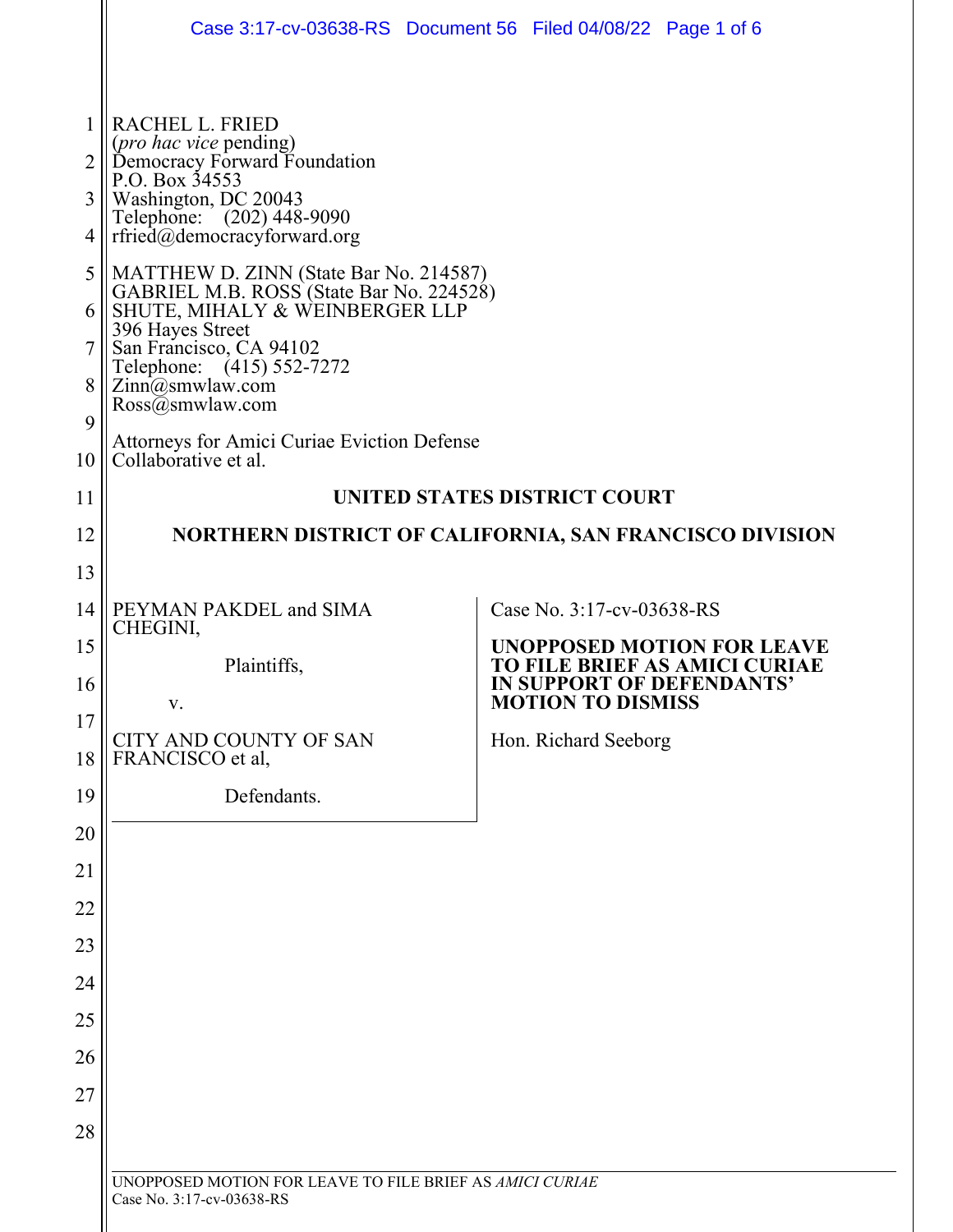1 2 3 4 5 By this unopposed motion, proposed Amici respectfully move for leave to file an amicus curiae brief in the above-captioned action in support of Defendants' motion to dismiss. Proposed Amici are organizations dedicated to promoting just access to safe and affordable housing and protecting tenants from eviction. Many of them work directly with tenants in the Bay Area, helping them navigate evictions and other challenges with dignity.<sup>[1](#page-1-0)</sup>

6 7 8 9 Counsel for the parties have been notified of this motion. Counsel for Peyman Pakdel and Sima Chegini indicated that they do not object to the filing of this brief. Counsel for the City and County of San Francisco, San Francisco Board of Supervisors, and San Francisco Department of Public Works consent to the filing of this brief.

10

### **IDENTITY AND INTERESTS OF AMICI**

11 12 13 14 15 16 17 18 19 The Eviction Defense Collaborative (EDC) is the lead agency in San Francisco's tenant right to counsel program, and as such is the principal organization in San Francisco helping lowincome tenants respond to eviction lawsuits. The EDC works to level the playing field between landlords and tenants by providing emergency legal assistance to low-income tenants. In addition, the EDC provides emergency rental assistance to help tenants struggling to make ends meet in San Francisco. The EDC is committed to preserving affordable housing, preventing homelessness, and protecting San Francisco's diversity so that hard working, low-income tenants can continue to have a place to call home. Each year EDC provides emergency legal services and rental assistance to over 5,000 tenants in San Francisco.

20 21 22 23 24 25 The Housing Rights Committee of San Francisco (HRC) has been fighting for tenants rights since 1979. The HRC provides free counseling to over 5,000 tenants in San Francisco per year on issues related to evictions, illegal rent increases, repair problems, security deposit returns, and more. It also organizes to fight against tenant displacement and evictions and advocates for better and more just housing laws in San Francisco. The issues raised in this case directly bear upon the interests and work of HRC.

<span id="page-1-0"></span><sup>27</sup> 28 <sup>1</sup> Amici state that no counsel for any party authored the proposed brief in whole or in part, and no person or entity, other than Amici and its counsel, made a monetary contribution intended to fund the preparation or submission of this brief.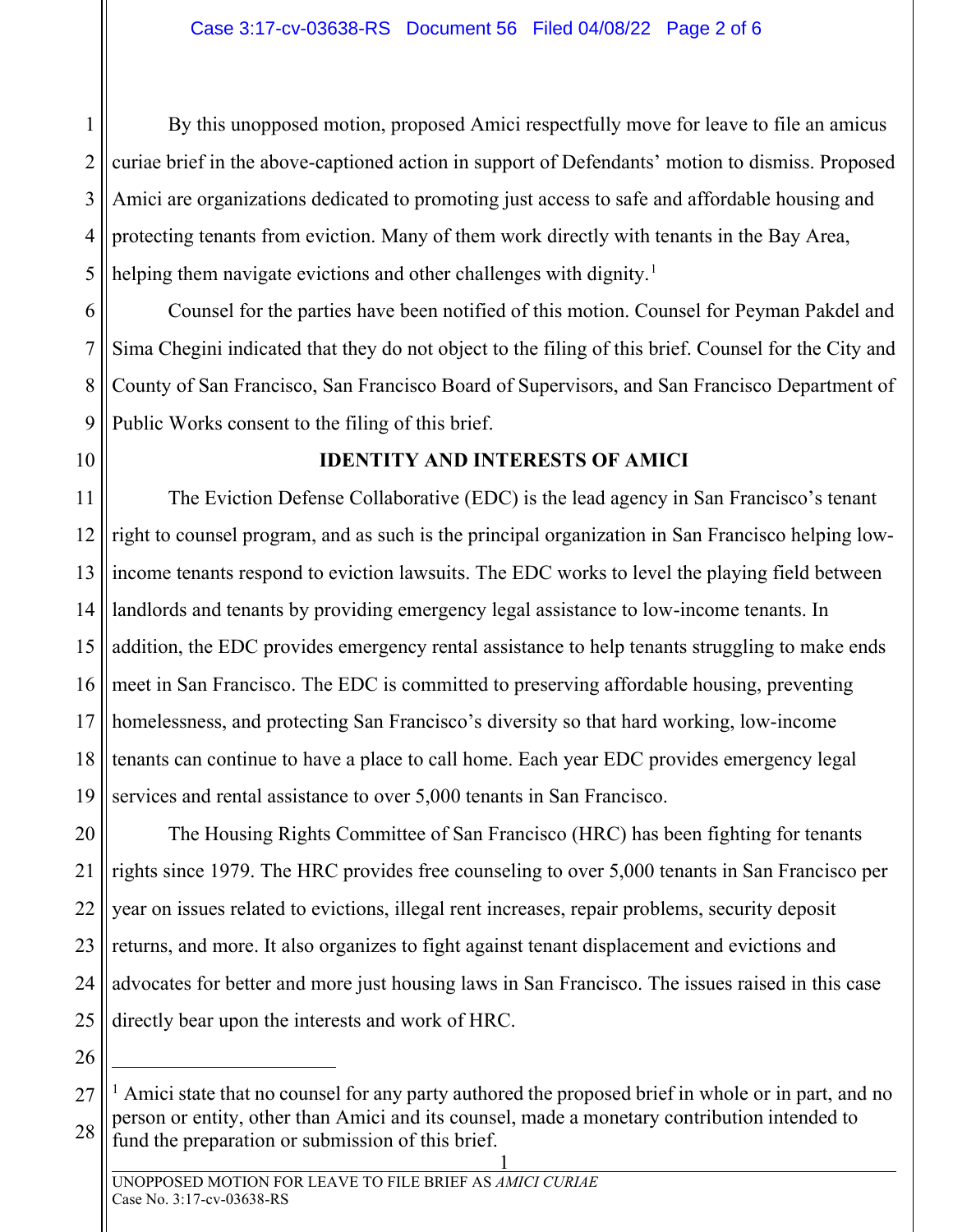1 2 3 4 5 6 7 The San Francisco Anti Displacement Coalition (SFADC) represents dozens of tenantserving organizations in San Francisco, from legal services to tenant counseling. Formed in response to soaring evictions and rent increases displacing thousands of San Franciscans, SFADC believes that all tenants have a right to safe, secure and affordable places to live, and SFADC supports strong public policies that protect these rights. SFADC supports regulations that protect tenants and that combat the destabilization of neighborhoods that results from real estate speculation.

8 9 10 11 12 13 14 15 AIDS Legal Referral Panel (ALRP) helps people with HIV/AIDS maintain or improve their health by providing free and low-cost legal services to people with HIV/AIDS in the San Francisco Bay Area. ALRP is the only institution in the San Francisco Bay Area solely dedicated to providing free and low-cost legal assistance and education on virtually any civil matter to persons living with HIV/AIDS. Almost one-third of ALRP's clients face housing issues, including housing discrimination and eviction. Through the ALRP AIDS Housing Advocacy Project, ALRP helps people living with HIV/AIDS avoid unlawful evictions and navigate other housing-related legal issues.

16 17 18 19 20 21 22 23 Alliance for Justice (AFJ) is a national association of more than 130 organizations representing a broad array of groups committed to democratic values and the creation of an equitable, just, and free society. Since 1979, AFJ has fought for a fair justice system and a vibrant advocacy community that work to uphold and advance the rights of all. Our members champion numerous causes that intersect with tenants' rights, including preventing homelessness, as well as protecting the rights of children, immigrants, Native Americans, elders, people of color and minoritized populations, individuals experiencing poverty, LGBTQ+ individuals, and individuals living with HIV.

24 25 26 27 28 Western Center on Law and Poverty (Western Center) is the oldest and largest statewide support center for legal services advocates in California. Western Center represents California's poorest residents to advance access to housing, health, public benefits, jobs and justice. A key component of this work is ensuring that California's landlord-tenant and land use laws are properly enforced, and that policies and legislation that impact housing development and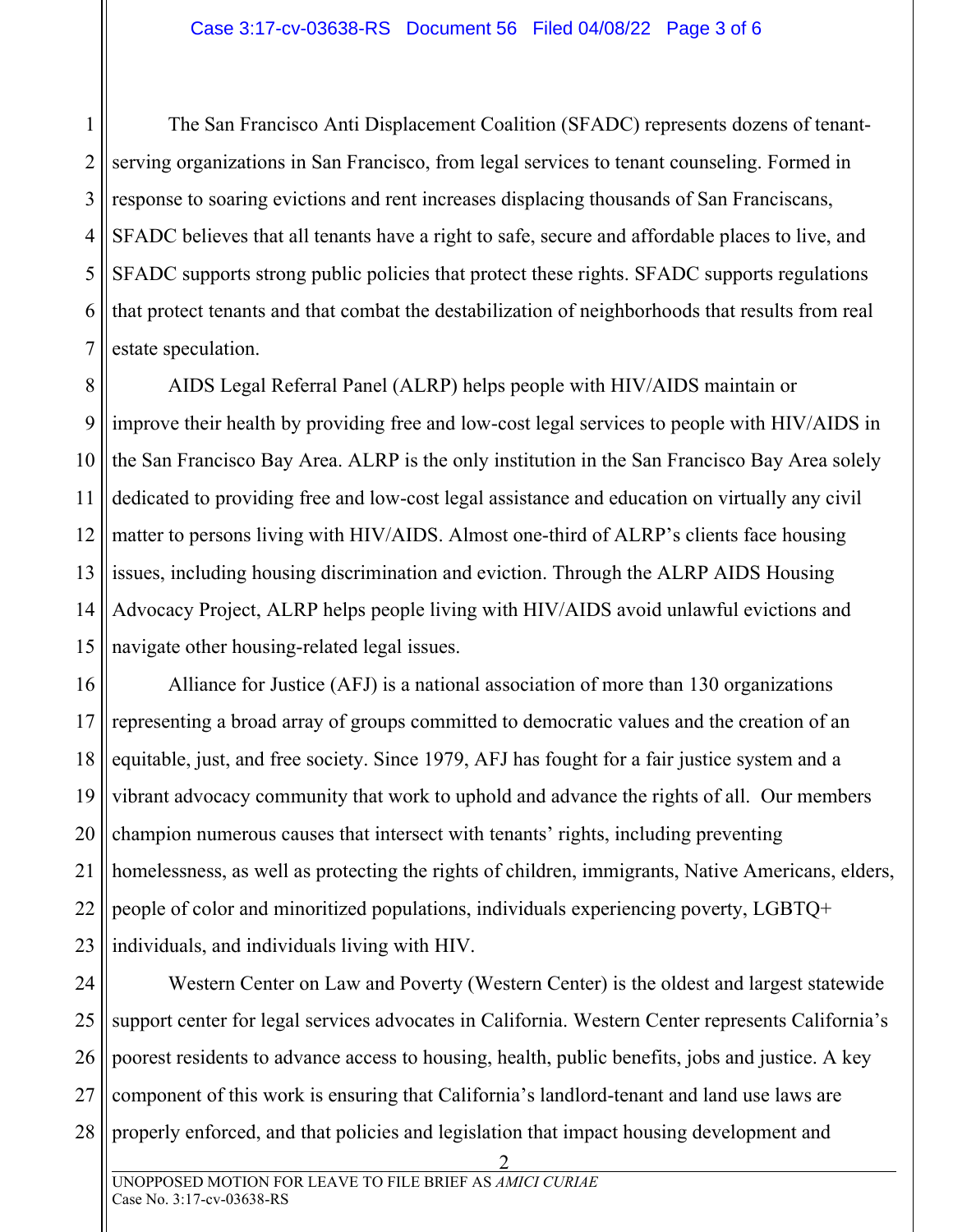1 2 housing stability are inclusive of low-income and marginalized tenant communities across the State of California.

3 4 5 6 7 The National Housing Law Project (NHLP) is a nonprofit organization that advances tenants' rights, increases housing opportunities for underserved communities, and preserves and expands the nation's supply of safe and affordable homes. Protecting tenants from eviction following condominium conversions helps ensure that individuals and families have access to decent and suitable housing.

8 9 10 11 12 13 14 15 16 17 18 19 20 The Appleseed Foundation is a  $501(c)(3)$  nonprofit organization that fosters collaboration throughout the Appleseed Network, a partnership of 17 justice centers across the United States and Mexico. Appleseed centers unite research, organizing, policy advocacy, and litigation to build systemic solutions for our communities' most pressing problems – reducing poverty, combatting discrimination, and invigorating democracy. Access to affordable, safe housing is one of the most significant issues Appleseed centers and their communities are facing, made worse by the continuing economic and market havoc of the Covid pandemic. The ongoing housing crisis disproportionately harms families of color and other marginalized communities at the heart of Appleseed's mission. Appleseed centers across the country have developed rigorous in-depth research on the housing problems in their communities and the well-balanced regulatory tools that are necessary to reduce homelessness and promote safe and affordable housing, a basic human necessity. From that work with our communities, Appleseed has seen firsthand the devastation families too often face without appropriate regulatory protections.

21 22 23 24 25 26 The Appleseed Foundation is joined on the brief by Kansas Appleseed Center for Law and Justice, Inc., New Jersey Appleseed, Nebraska Appleseed, and Texas Appleseed (the Appleseed Centers). The Appleseed Centers are non-profit, nonpartisan advocacy organizations dedicated to helping vulnerable and excluded people. They educate and advocate for equitable and just access to safe and affordable housing, and speak out in defense of laws and regulations that protect tenants, including those most vulnerable, from eviction.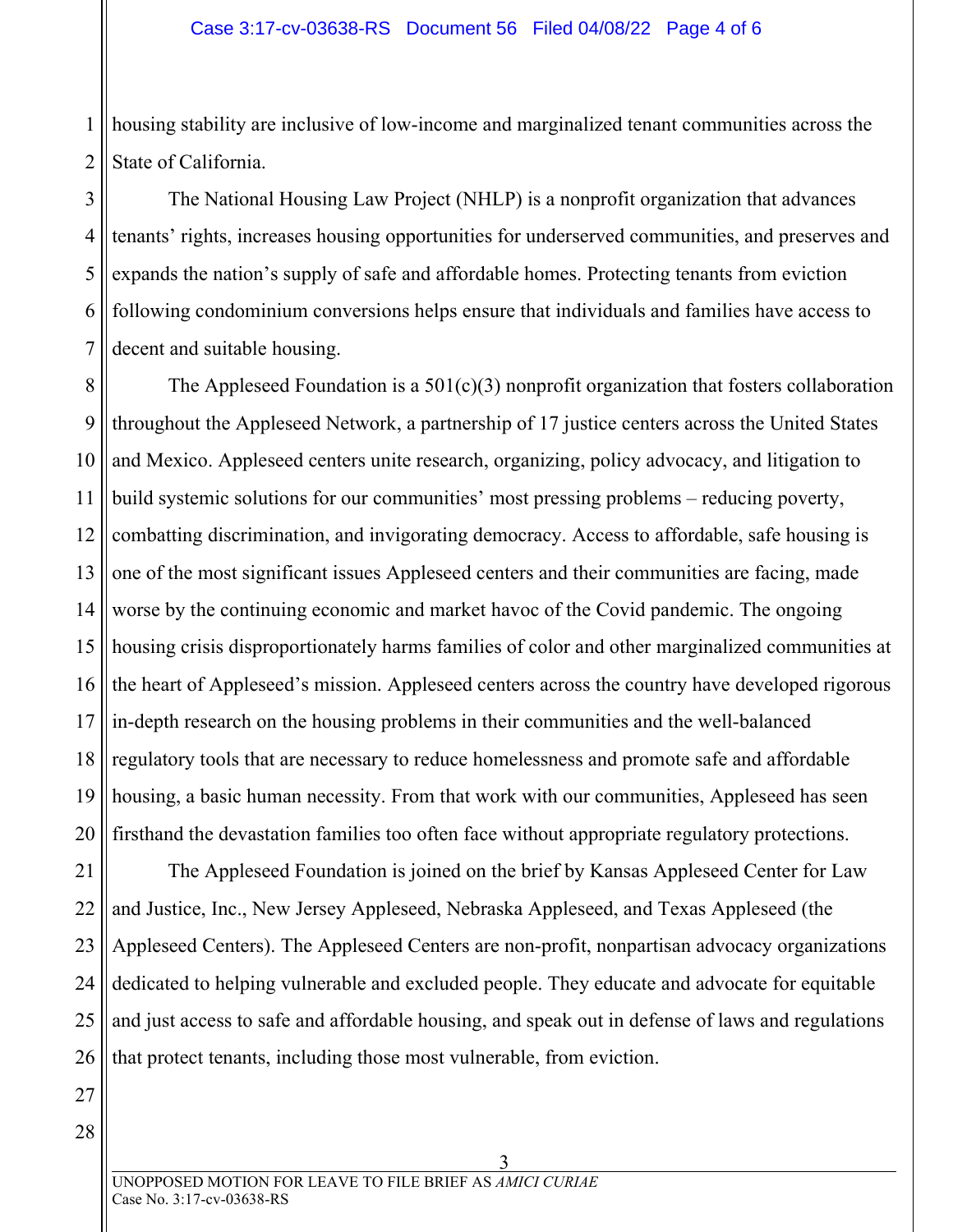### **ARGUMENT**

2 3 5 6 7 8 11 12 13 14 Although there is no rule that governs amicus participation in the district courts, "it is within the Court's inherent authority to allow" filings of amicus curiae briefs. *Cal. Ass'n of Sch. Psychologists v. Superintendent of Pub. Educ.*, No. C-93-2891 DLJ, 1994 WL 224433, at \*4 (N.D. Cal. May 17, 1994). "While not a party to the litigation, the 'classic role of amicus curiae' is to 'assist in a case of general public interest, supplement the efforts of counsel, and draw the court's attention to law that escaped consideration.'" *Defs. of Wildlife v. U.S. Fish & Wildlife Serv.*, No. 21-CV-00344-JSW, 2021 WL 3744105, at \*4 (N.D. Cal. June 21, 2021) (quoting *Miller-Wohl Co. v. Comm'r of Lab. & Indus. State of Mont.*, 694 F.2d 203, 204 (9th Cir. 2012) (alterations accepted)). To that end, "[t]here are no strict prerequisites that must be established prior to qualifying for amicus status; an individual seeking to appear as amicus must merely make a showing that his participation is useful to or otherwise desirable to the court." *Infineon Techs. N. Am. Corp. v. Mosaid Techs., Inc.*, No. C 02-5772 JFRS, 2006 WL 3050849, at \*3 (N.D. Cal. Oct. 23, 2006) (quotation omitted).

15 16 17 18 19 20 21 22 23 The proposed amicus curiae brief will be helpful to the Court. Amici submit that, as organizations dedicated to promoting just access to safe and affordable housing, including those that work directly with tenants facing eviction in the Bay Area, they offer a perspective that can help the Court understand the function of regulations that affect the landlord-tenant relationship, particularly in highly expensive and highly regulated rental housing markets such as that in San Francisco. Amici also believe their proffered brief would be useful to the Court in parsing the legal landscape of takings challenges to regulations of the landlord-tenant relationship, both before and after *Cedar Point Nursery v. Hassid*, 141 S. Ct. 2063 (2021). As stated above, no party objects to the filing of this brief.

24 25 26 27 28 The proposed amicus curiae brief is also timely submitted. Although the Federal Rules of Appellate Procedure do not apply to this Court, Amici's submission conforms with the time limitation set forth therein because it is filed "7 days after the principal brief of the party being supported is filed." FRAP 29(a)(6). Amici's brief is filed in support of Defendants' motion to dismiss, which was filed on April 1, 2022. *See* ECF No. 52.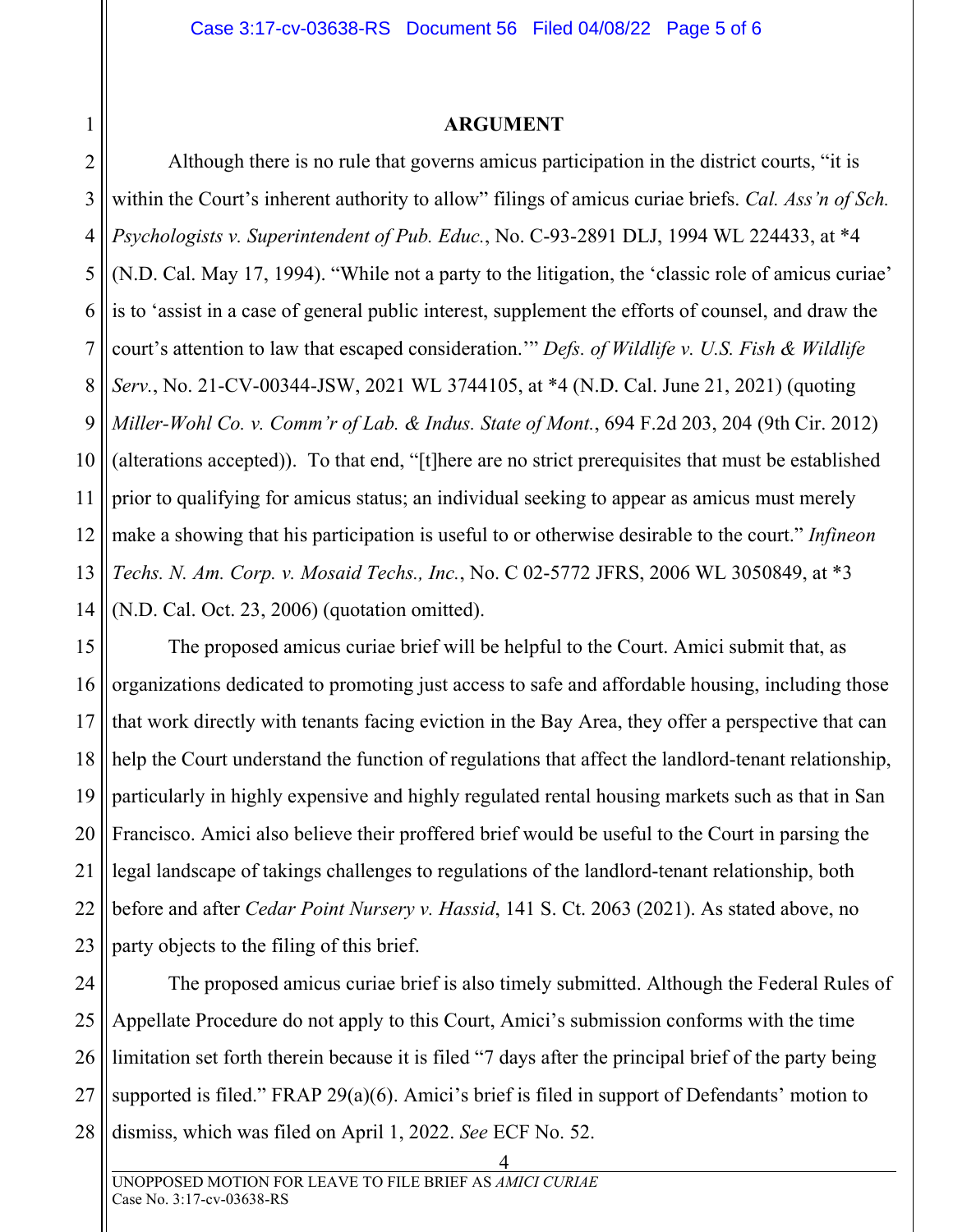| 1                   |                                                                                       | <b>CONCLUSION</b>                                                                         |
|---------------------|---------------------------------------------------------------------------------------|-------------------------------------------------------------------------------------------|
| $\overline{2}$      |                                                                                       | For the reasons stated above, Amici respectfully request this Court to grant their motion |
| 3                   |                                                                                       | for leave to file an amicus curiae brief in support of Defendants' motion to dismiss.     |
| $\overline{4}$<br>5 | DATED: April 8, 2022                                                                  | SHUTE, MIHALY & WEINBERGER LLP                                                            |
| 6                   |                                                                                       |                                                                                           |
| 7                   |                                                                                       | $\gamma$ :<br>/s/Matthew D. Zinn                                                          |
| 8<br>9              |                                                                                       | MATTHEW D. ZINN<br><b>GABRIEL M.B. ROSS</b>                                               |
| 10                  |                                                                                       | Attorneys for [Proposed] Amici Curiae Eviction<br>Defense Collaborative et al.            |
| 11<br>12            | DATED: April 8, 2022                                                                  | DEMOCRACY FORWARD FOUNDATION                                                              |
| 13                  |                                                                                       |                                                                                           |
| 14                  |                                                                                       | By:<br>/s/ Rachel L. Fried                                                                |
| 15                  |                                                                                       | RACHEL L. FRIED                                                                           |
| 16                  |                                                                                       | Attorneys for [Proposed] Amici Curiae Eviction                                            |
| 17                  |                                                                                       | Defense Collaborative et al.                                                              |
| 18                  |                                                                                       | I hereby attest that I have on file all holographic signatures corresponding to any       |
| 19                  |                                                                                       | signatures indicated by a conformed signature (/S/) within this e-filed document.         |
| 20                  |                                                                                       |                                                                                           |
| 21                  |                                                                                       |                                                                                           |
| 22                  |                                                                                       | By:<br>/s/Matthew D. Zinn                                                                 |
| 23                  |                                                                                       | <b>MATTHEW D. ZINN</b>                                                                    |
| 24                  |                                                                                       |                                                                                           |
| 25                  |                                                                                       |                                                                                           |
| 26                  |                                                                                       |                                                                                           |
| 27                  |                                                                                       |                                                                                           |
|                     |                                                                                       |                                                                                           |
| 28                  |                                                                                       | 5                                                                                         |
|                     | UNOPPOSED MOTION FOR LEAVE TO FILE BRIEF AS AMICI CURIAE<br>Case No. 3:17-cv-03638-RS |                                                                                           |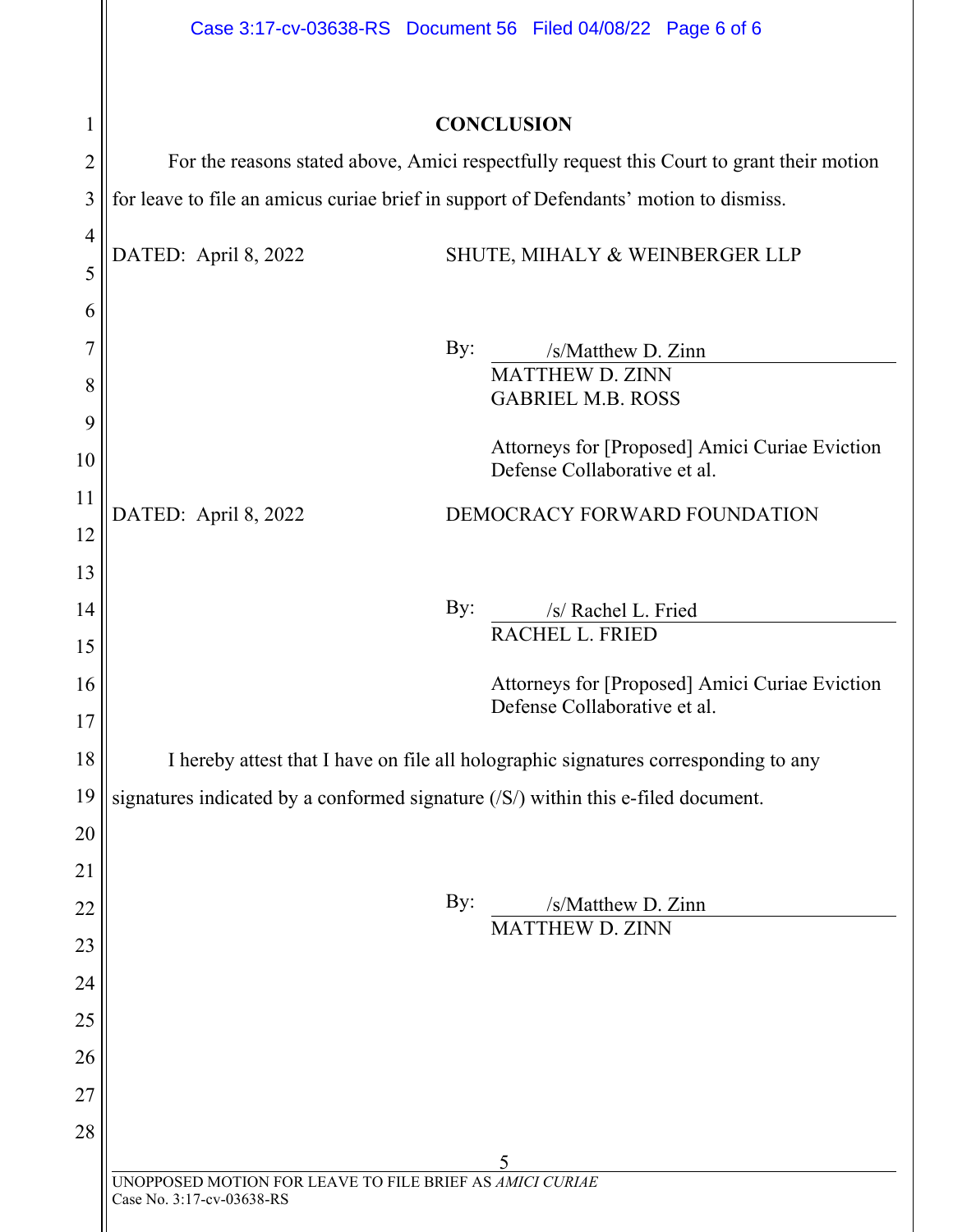|                       | Case 3:17-cv-03638-RS  Document 56-1  Filed 04/08/22  Page 1 of 25                                                                                                                                                                                                                                                                                                                                       |                                                           |  |
|-----------------------|----------------------------------------------------------------------------------------------------------------------------------------------------------------------------------------------------------------------------------------------------------------------------------------------------------------------------------------------------------------------------------------------------------|-----------------------------------------------------------|--|
| 2<br>3<br>4<br>5<br>8 | RACHEL L. FRIED<br>pro hac vice (pending)<br>Democracy Forward Foundation<br>P.O. Box 34553<br>Washington, DC 20043<br>Telephone: (202) 448-9090<br>rfried@democracyforward.org<br>MATTHEW D. ZINN (State Bar No. 214587)<br>GABRIEL M.B. ROSS (State Bar No. 224528)<br>SHUTE, MIHALY & WEINBERGER LLP<br>396 Hayes Street<br>San Francisco, CA 94102<br>Telephone: $(415)$ 552-7272<br>Zinn@smwlaw.com |                                                           |  |
| 9<br>10               | $\text{Ross}(\bar{a})$ smwlaw.com<br><b>Attorneys for Amici Curiae Eviction Defense</b><br>Collaborative et al.                                                                                                                                                                                                                                                                                          |                                                           |  |
| 11                    | UNITED STATES DISTRICT COURT                                                                                                                                                                                                                                                                                                                                                                             |                                                           |  |
| 12                    | NORTHERN DISTRICT OF CALIFORNIA, SAN FRANCISCO DIVISION                                                                                                                                                                                                                                                                                                                                                  |                                                           |  |
| 13                    |                                                                                                                                                                                                                                                                                                                                                                                                          |                                                           |  |
| 14                    | PEYMAN PAKDEL and SIMA                                                                                                                                                                                                                                                                                                                                                                                   | Case No. 3:17-cv-03638-RS                                 |  |
| 15                    | CHEGINI,                                                                                                                                                                                                                                                                                                                                                                                                 | <b>BRIEF OF AMICI CURIAE IN</b>                           |  |
| 16                    | Plaintiffs,                                                                                                                                                                                                                                                                                                                                                                                              | <b>SUPPORT OF DEFENDANTS'</b><br><b>MOTION TO DISMISS</b> |  |
| 17                    | v.                                                                                                                                                                                                                                                                                                                                                                                                       | Hon. Richard Seeborg                                      |  |
| 18                    | CITY AND COUNTY OF SAN<br>FRANCISCO et al,                                                                                                                                                                                                                                                                                                                                                               |                                                           |  |
| 19                    | Defendants.                                                                                                                                                                                                                                                                                                                                                                                              |                                                           |  |
| 20                    |                                                                                                                                                                                                                                                                                                                                                                                                          |                                                           |  |
| 21                    |                                                                                                                                                                                                                                                                                                                                                                                                          |                                                           |  |
| 22                    |                                                                                                                                                                                                                                                                                                                                                                                                          |                                                           |  |
| 23                    |                                                                                                                                                                                                                                                                                                                                                                                                          |                                                           |  |
| 24                    |                                                                                                                                                                                                                                                                                                                                                                                                          |                                                           |  |
| 25                    |                                                                                                                                                                                                                                                                                                                                                                                                          |                                                           |  |
| 26                    |                                                                                                                                                                                                                                                                                                                                                                                                          |                                                           |  |
| 27                    |                                                                                                                                                                                                                                                                                                                                                                                                          |                                                           |  |
| 28                    |                                                                                                                                                                                                                                                                                                                                                                                                          |                                                           |  |
|                       | BRIEF OF AMICI CURIAE IN SUPPORT OF DEFENDANTS' MOTION TO DISMISS<br>Case No. 3:17-cv-03638-RS                                                                                                                                                                                                                                                                                                           |                                                           |  |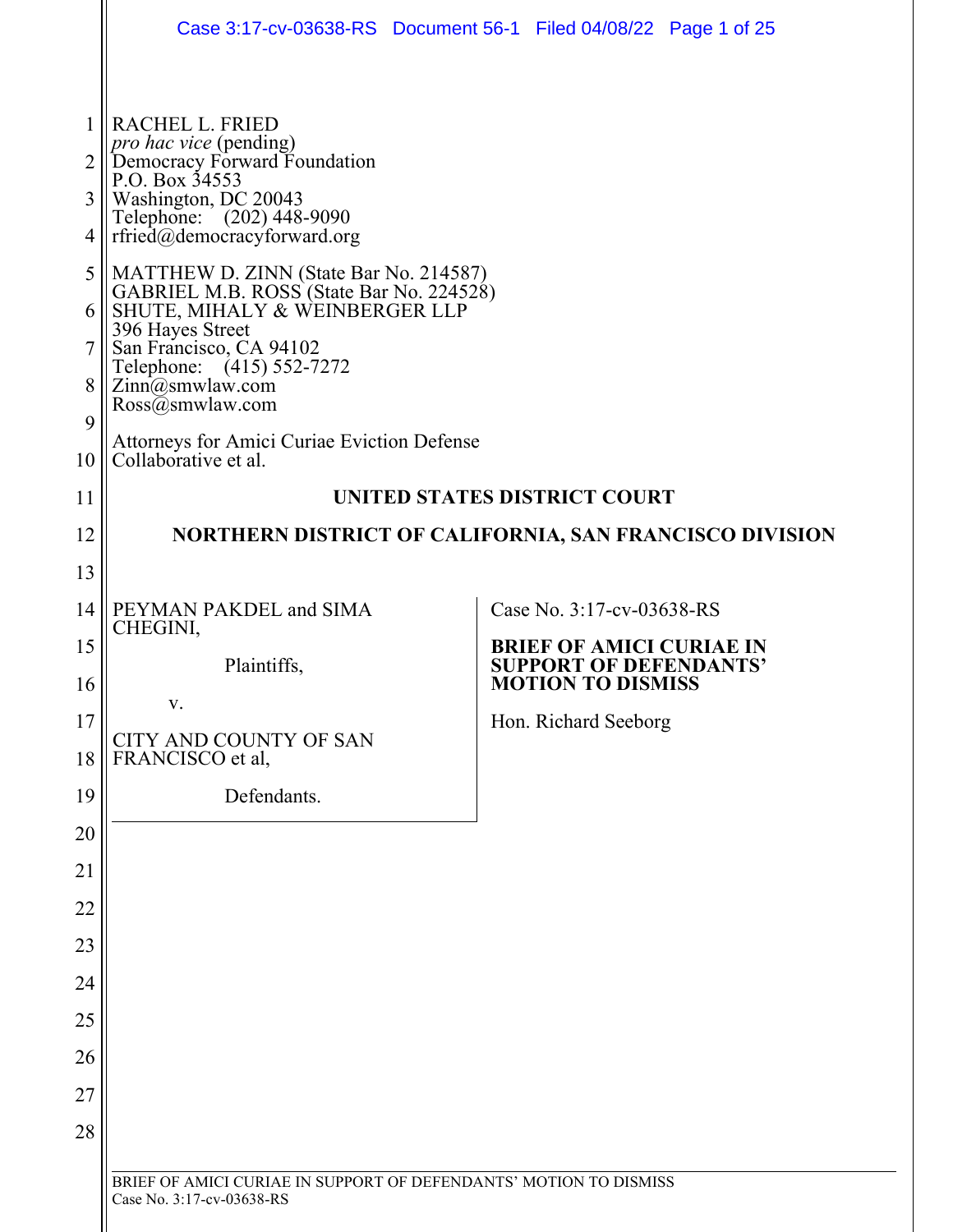## **CORPORATE DISCLOSURE STATEMENTS**

The Eviction Defense Collaborative (ECD) is a non-profit entity and has no parent corporation. No publicly owned corporation owns 10% or more of the stocks of EDC. Pursuant to Civil L.R. 3-15, the undersigned certifies that as of this date, other than the named parties, there is no such interest to report.

6 7 8 9 The Housing Rights Committee of San Francisco (HRC) is an organization funded by the San Francisco Study Center, a non-profit organization. No publicly owned corporation owns 10% or more of the stocks of HRC. Pursuant to Civil L.R. 3-15, the undersigned certifies that as of this date, other than the named parties, there is no such interest to report.

10 11 12 13 The San Francisco Anti Displacement Coalition (SFADC) is an organization funded by the San Francisco Study Center, a non-profit organization. No publicly owned corporation owns 10% or more of the stocks of SFADC. Pursuant to Civil L.R. 3-15, the undersigned certifies that as of this date, other than the named parties, there is no such interest to report.

14 15 16 17 AIDS Legal Referral Panel (ALRP) is a non-profit entity and has no parent corporation. No publicly owned corporation owns 10% or more of the stocks of ALRP. Pursuant to Civil L.R. 3-15, the undersigned certifies that as of this date, other than the named parties, there is no such interest to report.

18 19 20 21 Alliance for Justice (AFJ) is a non-profit entity and has no parent corporation. No publicly owned corporation owns 10% or more of the stocks of AFJ. Pursuant to Civil L.R. 3- 15, the undersigned certifies that as of this date, other than the named parties, there is no such interest to report.

22 23 24 25 Western Center on Law and Poverty (Western Center) is a non-profit entity and has no parent corporation. No publicly owned corporation owns 10% or more of the stocks of Western Center. Pursuant to Civil L.R. 3-15, the undersigned certifies that as of this date, other than the named parties, there is no such interest to report.

26 27 National Housing Law Project (NHLP) is a non-profit entity and has no parent corporation. No publicly owned corporation owns 10% or more of the stocks of NHLP. Pursuant

28

<span id="page-7-0"></span>1

2

3

4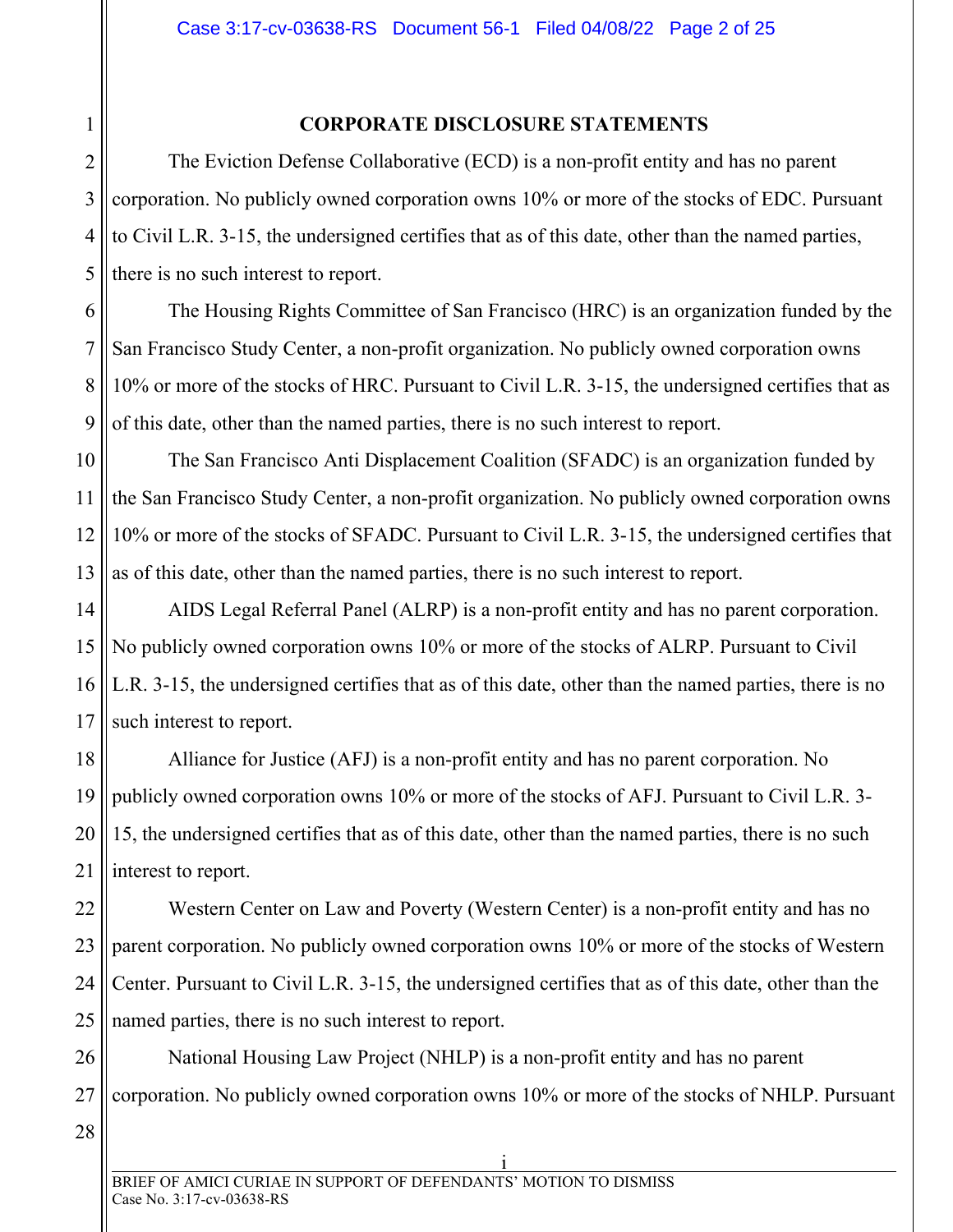1 2 to Civil L.R. 3-15, the undersigned certifies that as of this date, other than the named parties, there is no such interest to report.

3 4 5 6 The Appleseed Foundation is a non-profit entity and has no parent corporation. No publicly owned corporation owns 10% or more of the stocks of the Appleseed Foundation. Pursuant to Civil L.R. 3-15, the undersigned certifies that as of this date, other than the named parties, there is no such interest to report.

7 8 9 10 Kansas Appleseed is a non-profit entity and has no parent corporation. No publicly owned corporation owns 10% or more of the stocks of Kansas Appleseed. Pursuant to Civil L.R. 3-15, the undersigned certifies that as of this date, other than the named parties, there is no such interest to report.

11 12 13 14 Nebraska Appleseed is a non-profit entity and has no parent corporation. No publicly owned corporation owns 10% or more of the stocks of Nebraska Appleseed. Pursuant to Civil L.R. 3-15, the undersigned certifies that as of this date, other than the named parties, there is no such interest to report.

15 16 17 18 New Jersey Appleseed is a non-profit entity and has no parent corporation. No publicly owned corporation owns 10% or more of the stocks of New Jersey Appleseed. Pursuant to Civil L.R. 3-15, the undersigned certifies that as of this date, other than the named parties, there is no such interest to report.

19 20 21 22 Texas Appleseed is a non-profit entity and has no parent corporation. No publicly owned corporation owns 10% or more of the stocks of Texas Appleseed. Pursuant to Civil L.R. 3-15, the undersigned certifies that as of this date, other than the named parties, there is no such interest to report.

27 28

23

24

25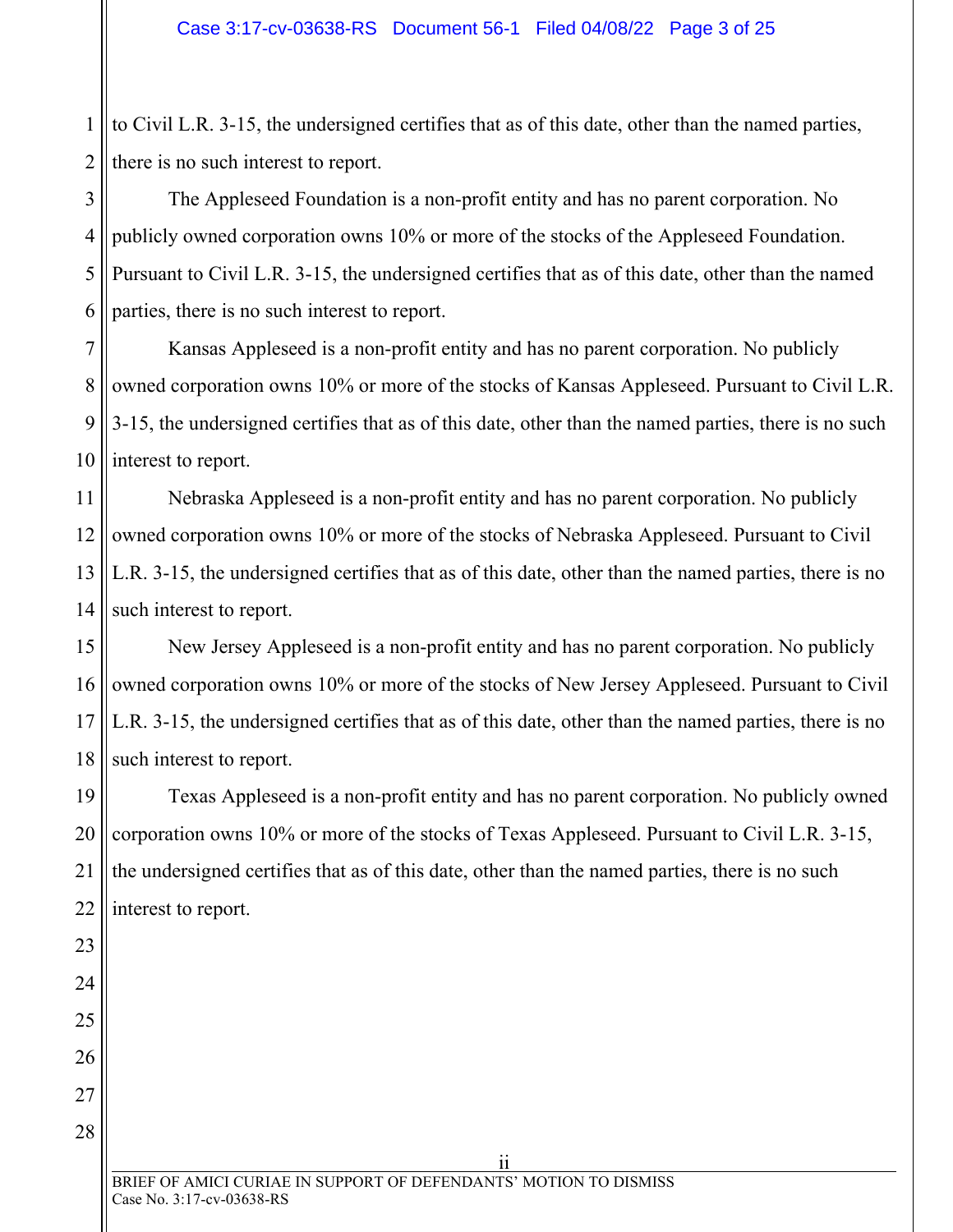1

# **TABLE OF CONTENTS**

| 2       |                           |           |                                                                                       |  |  |
|---------|---------------------------|-----------|---------------------------------------------------------------------------------------|--|--|
| 3       |                           |           |                                                                                       |  |  |
| 4       |                           |           |                                                                                       |  |  |
| 5       |                           |           |                                                                                       |  |  |
| 6       |                           |           |                                                                                       |  |  |
| 7       | $\mathbf{I}$ .            |           |                                                                                       |  |  |
| 8       |                           | A.        |                                                                                       |  |  |
| 9<br>10 |                           | <b>B.</b> | Cedar Point reaffirmed, without expanding, longstanding physical                      |  |  |
| 11      | II.                       |           | The ECP is not an unconstitutional regulatory taking under <i>Penn Central</i> . 13   |  |  |
| 12      | III.                      |           |                                                                                       |  |  |
| 13      |                           |           |                                                                                       |  |  |
| 14      |                           |           |                                                                                       |  |  |
| 15      |                           |           |                                                                                       |  |  |
| 16      |                           |           |                                                                                       |  |  |
| 17      |                           |           |                                                                                       |  |  |
| 18      |                           |           |                                                                                       |  |  |
| 19      |                           |           |                                                                                       |  |  |
| 20      |                           |           |                                                                                       |  |  |
| 21      |                           |           |                                                                                       |  |  |
| 22      |                           |           |                                                                                       |  |  |
| 23      |                           |           |                                                                                       |  |  |
| 24      |                           |           |                                                                                       |  |  |
| 25      |                           |           |                                                                                       |  |  |
| 26      |                           |           |                                                                                       |  |  |
| 27      |                           |           |                                                                                       |  |  |
| 28      |                           |           |                                                                                       |  |  |
|         |                           |           | $\overline{iii}$<br>BRIEF OF AMICI CURIAE IN SUPPORT OF DEFENDANTS' MOTION TO DISMISS |  |  |
|         | Case No. 3:17-cv-03638-RS |           |                                                                                       |  |  |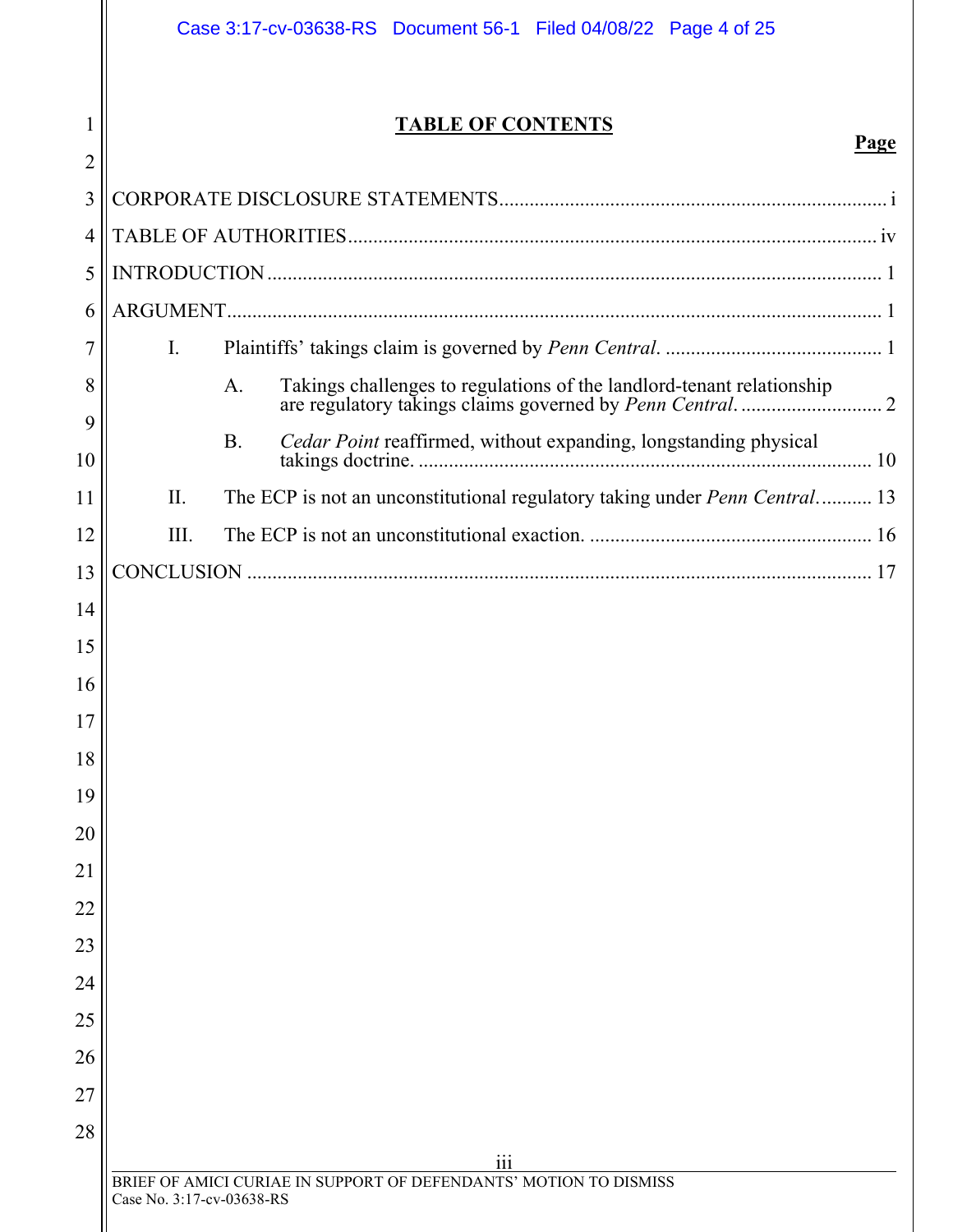<span id="page-10-0"></span>

|                | Case 3:17-cv-03638-RS Document 56-1 Filed 04/08/22 Page 5 of 25                                                                                            |
|----------------|------------------------------------------------------------------------------------------------------------------------------------------------------------|
| $\overline{c}$ | <b>TABLE OF AUTHORITIES</b><br>Page(s)                                                                                                                     |
| 3              | <b>Cases</b>                                                                                                                                               |
| $\overline{4}$ | 301, 712, 2103 & 3151 LLC v. City of Minneapolis,                                                                                                          |
| 5              |                                                                                                                                                            |
| 6<br>7         | 335-7 LLC v. City of New York,                                                                                                                             |
| 8              | Alabama Ass'n of Realtors v. HHS,                                                                                                                          |
| 9<br>10        | Ballinger v. City of Oakland,                                                                                                                              |
| 11<br>12       | Better Hous. for Long Beach v. Newsom,                                                                                                                     |
| 13<br>14       | Bldg. & Realty Inst. of Westchester & Putnam Ctys., Inc. v. State of New York,<br>No. 19-CV-11285 (KMK), 2021 WL 4198332 (S.D.N.Y. Sept. 14, 2021)  passim |
| 15             | Blevins v. United States,                                                                                                                                  |
| 16<br>17       | Cedar Point Nursery v. Hassid,                                                                                                                             |
| 18<br>19       | Cmty. Hous. Improvement Program v. City of New York,                                                                                                       |
| 20<br>21       | Connolly v. Pension Benefit Guar. Corp.,                                                                                                                   |
| 22             | DiVittorio v. Cnty. of Santa Clara,<br>No. 21-CV-03501-BLF, 2022 WL 409699 (N.D. Cal. Feb. 10, 2022)  12                                                   |
| 23<br>24       | Eamiello v. Liberty Mobile Homes Sales, Inc.,                                                                                                              |
| 25             | Elmsford Apartment Assocs., LLC v. Cuomo,                                                                                                                  |
| 26             |                                                                                                                                                            |
| 27<br>28       | Farhoud v. Brown,                                                                                                                                          |
|                | 1V<br>IV 1V<br>BRIEF OF AMICI CURIAE IN SUPPORT OF DEFENDANTS' MOTION TO DISMISS<br>Case No. 3:17-cv-03638-RS                                              |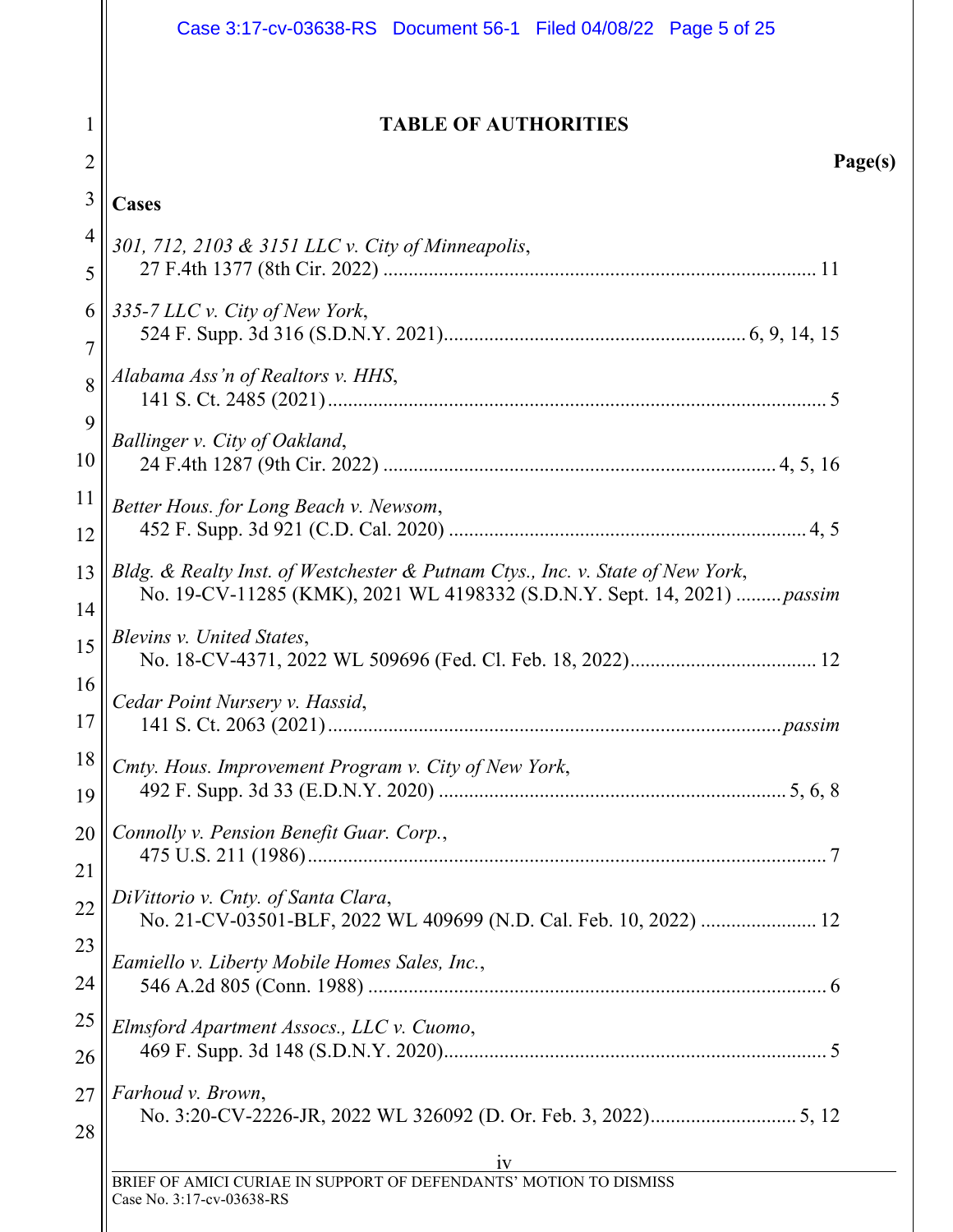|                                  | FCC v. Fla. Power Corp.,                                                                                            |
|----------------------------------|---------------------------------------------------------------------------------------------------------------------|
| $\overline{2}$<br>$\overline{3}$ | Fisher v. City of Berkeley,                                                                                         |
| $\overline{4}$<br>5              | Fresh Pond Shopping Ctr., Inc. v. Callahan,                                                                         |
|                                  |                                                                                                                     |
| 6<br>$\overline{7}$              | Golf Vill. N., LLC v. City of Powell, Ohio,                                                                         |
| 8<br>9                           | Gonzales v. Inslee,                                                                                                 |
| 10                               | Griswold v. City of Carlsbad,                                                                                       |
| 11<br>12                         | Hardy v. United States,                                                                                             |
| 13<br>14                         | Hinkle Fam. Fun Ctr., LLC v. Grisham,<br>No. 20-CV-01025-MV-KK, 2022 WL 486942 (D.N.M. Feb. 17, 2022)  12           |
| 15<br>16                         | Hock Inv. Co. v. City & Cnty. of San Francisco,                                                                     |
| 17                               | Jevons v. Inslee,<br>No. 1:20-CV-3182-SAB, 2021 WL 4443084 (E.D. Wash. Sept. 21, 2021) 5, 12                        |
| 18<br>19                         | Karpen v. Castro,<br>114 N.Y.S.3d 840 (N.Y. Civ. Ct. 2019)                                                          |
| 20                               | KI Fla. Properties, Inc. v. Walton Cty.,<br>No. 3:20CV5358-RH-HTC, 2021 WL 5456668 (N.D. Fla. Oct. 15, 2021) 12, 13 |
| 21                               | Koontz v. St. Johns River Water Mgmt. Dist.,                                                                        |
| 22<br>23                         |                                                                                                                     |
| 24                               | Lingle v. Chevron U.S.A. Inc.,                                                                                      |
| 25                               |                                                                                                                     |
| 26                               | Loeterman v. Town of Brookline,                                                                                     |
| 27                               | Loretto v. Teleprompter Manhattan CATV Corp.,                                                                       |
| 28                               |                                                                                                                     |
|                                  | V<br>BRIEF OF AMICI CURIAE IN SUPPORT OF DEFENDANTS' MOTION TO DISMISS                                              |
|                                  |                                                                                                                     |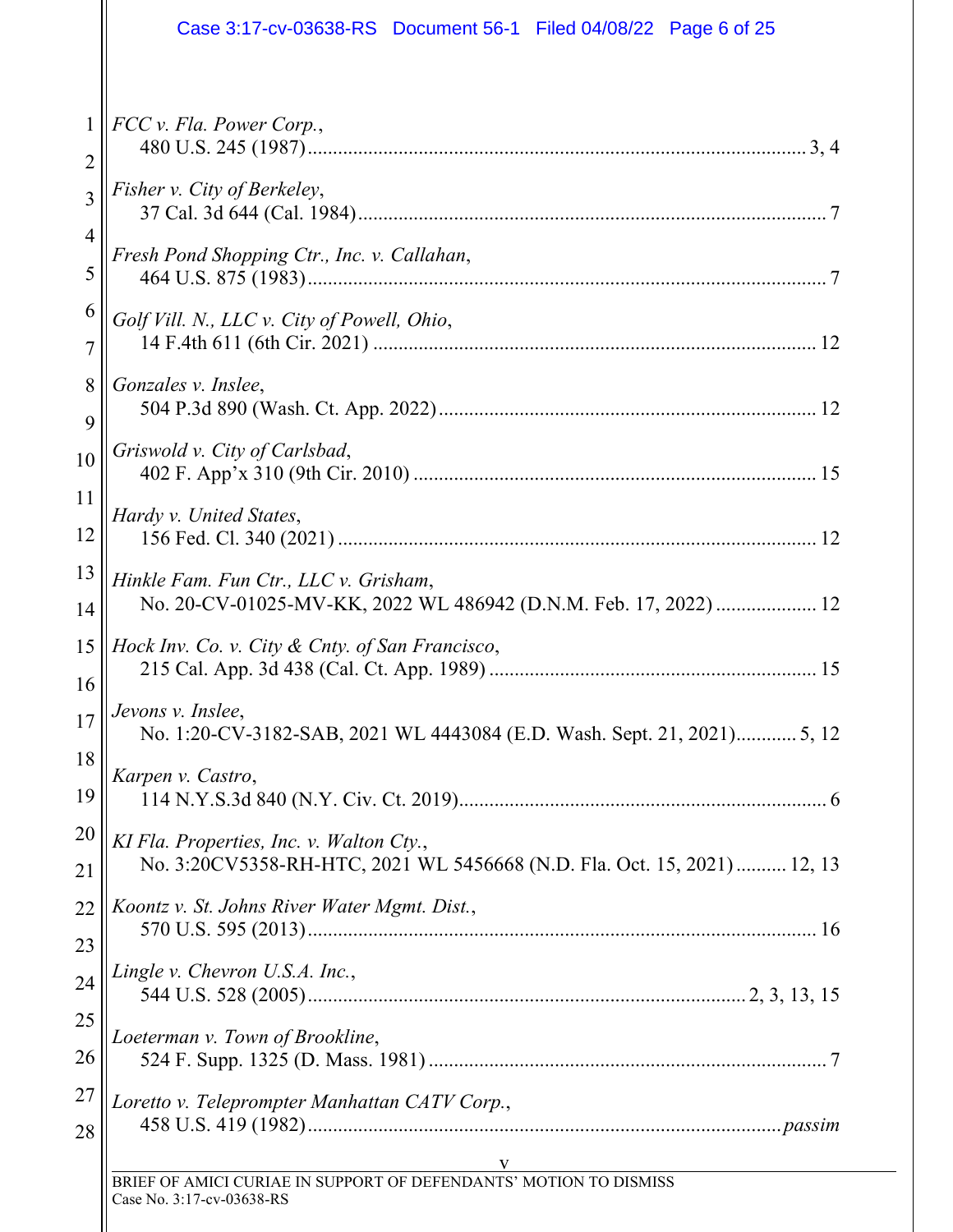|                | Case 3:17-cv-03638-RS  Document 56-1  Filed 04/08/22  Page 7 of 25   |
|----------------|----------------------------------------------------------------------|
| $\mathbf{1}$   | Lucas v. S.C. Coastal Council,                                       |
| $\overline{2}$ |                                                                      |
| $\overline{3}$ | MHC Fin. Ltd. P'ship v. City of San Rafael,                          |
| 4              | Munn v. Illinois,                                                    |
| 5              |                                                                      |
| 6              | Munzel v. Hillsborough Cnty.,                                        |
| 7              | No. 8:21-CV-2185-WFJ-AAS, 2022 WL 671578 (M.D. Fla. Mar. 7, 2022) 12 |
| 8              | Nollan v. Cal. Coastal Comm'n,                                       |
| 9              |                                                                      |
| 10             | Pa. Coal Co. v. Mahon,                                               |
| 11             | Park Ave. Tower Assocs. v. City of New York,                         |
| 12             |                                                                      |
| 13             | Penn Central Transp. Co. v. City of New York,                        |
| 14             |                                                                      |
| 15             | Rancho de Calistoga v. City of Calistoga,                            |
| 16             |                                                                      |
| 17             | Rent Stabilization Ass'n of New York City, Inc. v. Higgins,          |
| 18             | S. Cal. Rental Hous. Ass'n v. Cnty. of San Diego,                    |
| 19             |                                                                      |
| 20             | Skatemore, Inc. v. Whitmer,                                          |
| 21             |                                                                      |
| 22             | Tahoe-Sierra Pres. Council, Inc. v. Tahoe Reg'l Plan. Agency,        |
| 23             |                                                                      |
| 24             | Troy Ltd. v. Renna,                                                  |
| 25             | Valancourt Books, LLC v. Perlmutter,                                 |
| 26             |                                                                      |
| 27             | William C. Haas & Co. v. City & Cnty. of San Francisco, Cal.,        |
| 28             |                                                                      |
|                | V1<br><b>EXAMPLE AN INCONSTRUCT OF DEFENDANTS' MOTION TO DISMISS</b> |

Case No. 3:17-cv-03638-RS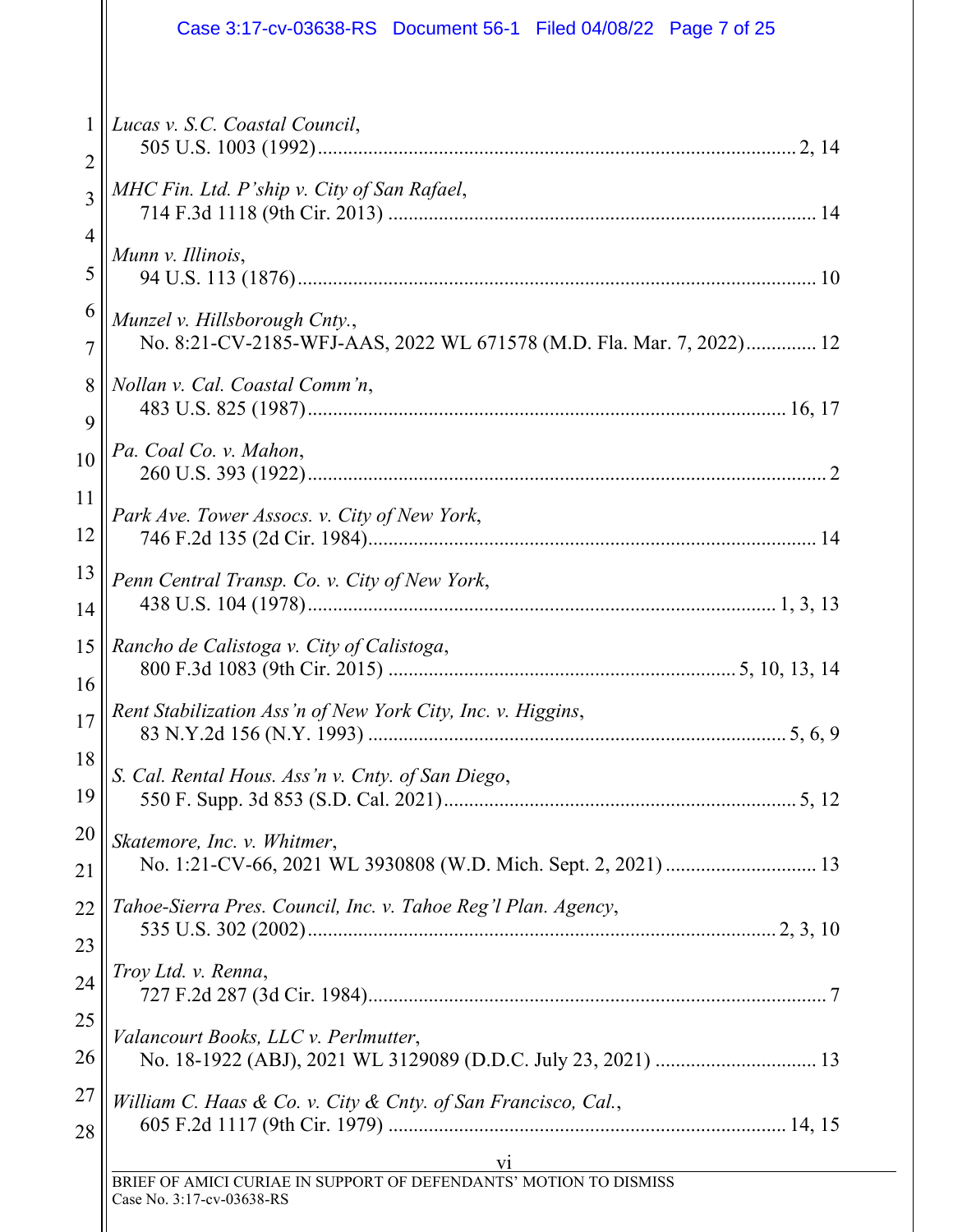|                     | Case 3:17-cv-03638-RS  Document 56-1  Filed 04/08/22  Page 8 of 25               |
|---------------------|----------------------------------------------------------------------------------|
|                     |                                                                                  |
| 1<br>$\overline{2}$ | Yee v. City of Escondido,                                                        |
| 3                   | <b>Statutes</b>                                                                  |
| $\overline{4}$      |                                                                                  |
| 5                   |                                                                                  |
| 6                   | <b>Other</b>                                                                     |
| 7<br>8              | Katheleen Conti, These tenants pay \$3,000 rents, but are still being displaced, |
| 9                   | Karl Manheim, Tenant Eviction Protection and the Takings Clause, 1989 Wis. L.    |
| 10                  |                                                                                  |
| 11                  | Melanie Woodrow, 3 Bay Area cities make top 10 list for most expensive 1 and 2   |
| 12                  |                                                                                  |
| 13                  |                                                                                  |
| 14                  |                                                                                  |
| 15                  |                                                                                  |
| 16                  |                                                                                  |
| 17                  |                                                                                  |
| 18                  |                                                                                  |
| 19                  |                                                                                  |
| 20<br>21            |                                                                                  |
| 22                  |                                                                                  |
| 23                  |                                                                                  |
| 24                  |                                                                                  |
| 25                  |                                                                                  |
| 26                  |                                                                                  |
| 27                  |                                                                                  |
| 28                  |                                                                                  |
|                     | V11<br>BRIEF OF AMICI CURIAE IN SUPPORT OF DEFENDANTS' MOTION TO DISMISS         |
|                     | Case No. 3:17-cv-03638-RS                                                        |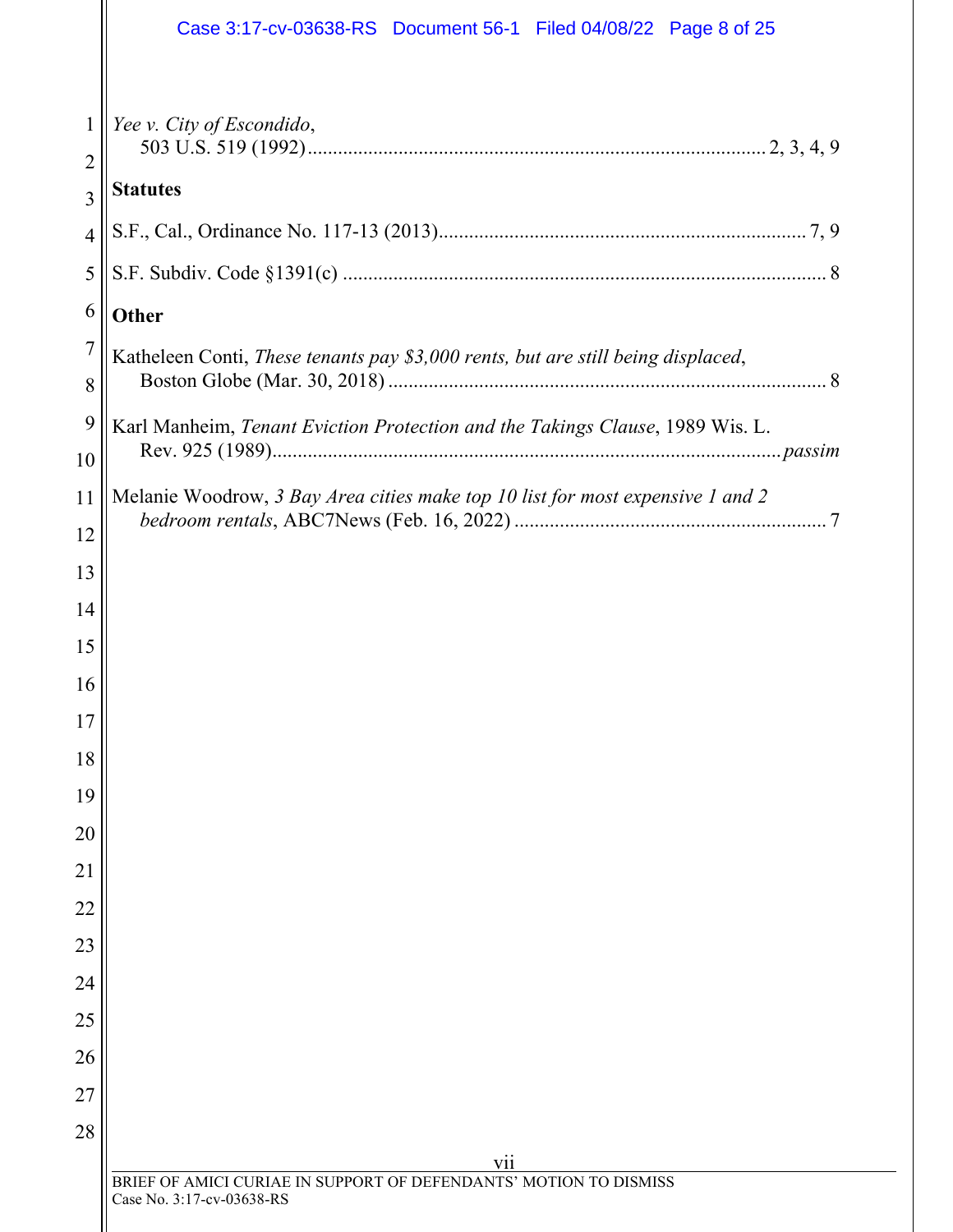### <span id="page-14-4"></span><span id="page-14-3"></span>**INTRODUCTION**

<span id="page-14-0"></span>2 3 4 5 6 7 8  $\overline{Q}$ Amici are organizations dedicated to promoting just access to safe and affordable housing and protecting tenants from eviction. Amici agree with Defendants that Plaintiffs fail to state any claims for relief and that the operative complaint should be dismissed. *See* Defs.' Mot. Dismiss, ECF No. 52. Amici submit this brief to demonstrate that the standard set forth in *Penn Central Transportation Co. v. City of New York*, 438 U.S. 104 (1978), governs challenges—like the one at issue here—to regulations of the landlord-tenant relationship. *Penn Central* has provided the appropriate standard long before the decision in *Cedar Point Nursery v. Hassid*, 141 S. Ct. 2063 (2021), and it remains the appropriate standard following *Cedar Point*.

10 11 12 13 14 15 16 17 18 19 20 21 22 23 24 Plaintiffs claim that the City and County of San Francisco's (the City) voluntary Expedited Conversion Program (ECP) is unconstitutional because it requires some owners of tenancies-in-common who wish to convert their properties to condominiums to offer existing tenants a lifetime lease. In particular, Plaintiffs contend that the ECP effects a *physical* taking of property, even though the ECP does not appropriate any portion of a landlord's property or deprive them of the right to exclude uninvited third parties from their property. Plaintiffs are wrong on two counts. First, regulations of the relationship between a landlord and the invited tenants to whom they have given the right of occupancy are not physical takings. As the Supreme Court reaffirmed in *Cedar Point*, a physical taking occurs where a government physically appropriates private property or deprives a property owner of the right to exclude uninvited third parties. Because Plaintiffs challenge instead a regulation that restricts their use of property, their takings claim is evaluated pursuant to the balancing test established in *Penn Central*. Second, the ECP—like virtually all other regulations of the landlord-tenant relationship—is not a compensable taking, but rather a necessary tool for regulating the local housing market and preventing tenant displacement.

<span id="page-14-1"></span>25

## **ARGUMENT**

### <span id="page-14-2"></span>26 **I. Plaintiffs' takings claim is governed by** *Penn Central***.**

27 28 This case concerns the regulation of contracts between landlords and the tenants they voluntarily invite onto their properties. The regulation at issue requires landlords to offer their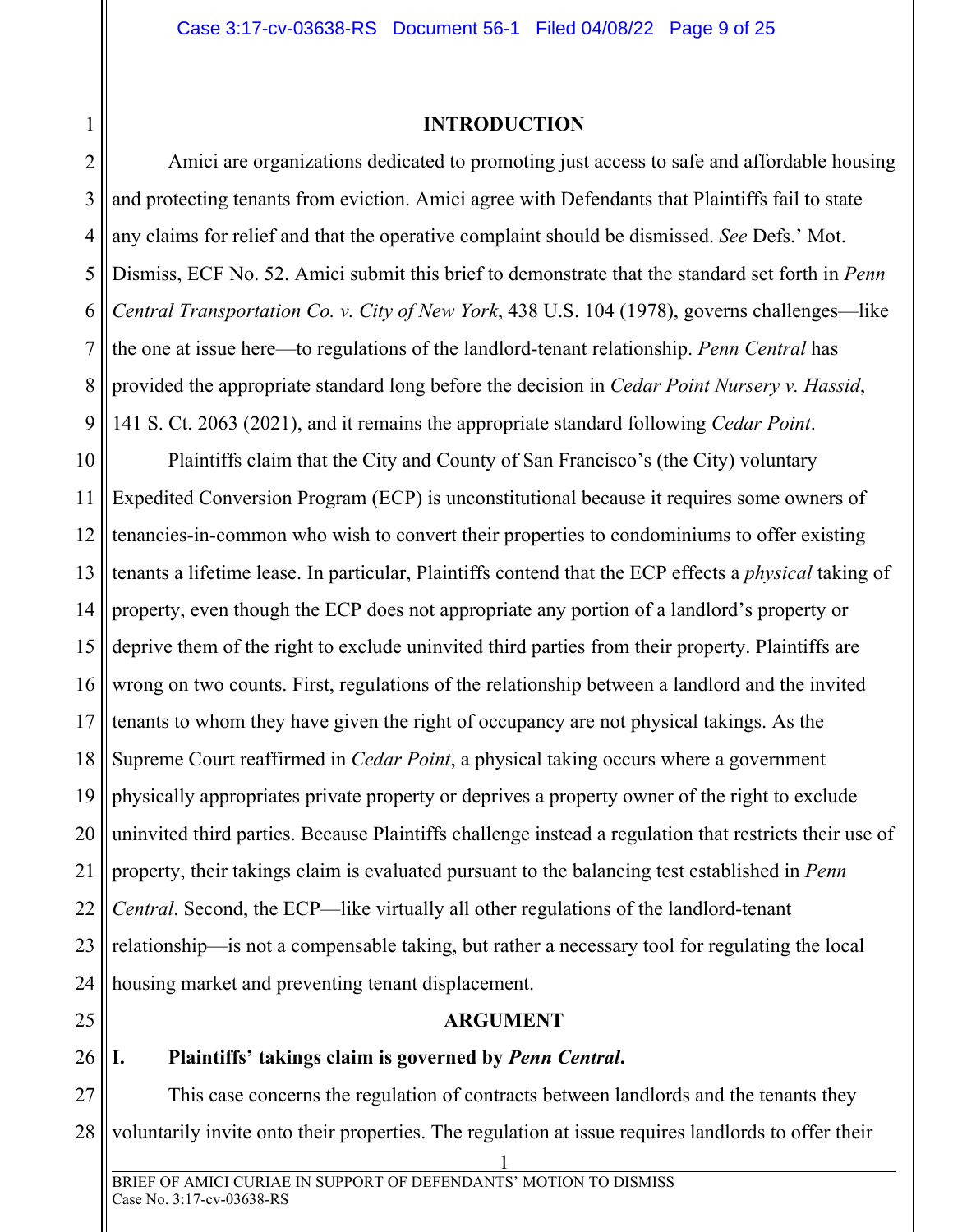1 2 3 4 5 6 7 8 tenants a lifetime lease only if they choose to apply to convert a tenancy in common ownership into a more lucrative condominium-style ownership. For decades, courts have consistently rejected landlords' arguments that regulations of the landlord-tenant relationship effect a physical, "per se" taking of property. *Cedar Point*, 141 S. Ct. 2063, which held that governments generally may not require property owners to suffer the intrusion onto their property of uninvited third parties without just compensation, does not upset—but instead reaffirms—the established case law subjecting regulations of the landlord-tenant relationship to a regulatory takings analysis under *Penn Central*.

### **A. Takings challenges to regulations of the landlord-tenant relationship are regulatory takings claims governed by** *Penn Central***.**

As laid out by a century of jurisprudence, compensable takings under the Takings Clause come in two main varieties: physical takings and regulatory takings. "The government effects a physical taking only where it *requires* the landowner to submit to the physical occupation of his land." *Yee v. City of Escondido*, 503 U.S. 519, 527 (1992); *see also Cedar Point*, 141 S. Ct. at 2072 (physical taking occurs when "the government has physically taken property for itself or someone else"). By contrast, the government effects a so-called regulatory taking when it "restrict[s] a property owner's ability to use his own property," *Cedar Point*, 141 S. Ct. at 2072, and that restriction "goes too far," *Pa. Coal Co. v. Mahon*, 260 U.S. 393, 415 (1922).

<span id="page-15-5"></span><span id="page-15-4"></span><span id="page-15-2"></span><span id="page-15-1"></span>Both physical takings and use restrictions "that completely deprive an owner of '*all* economically beneficial us[e]' of her property" require just compensation regardless of how beneficial the public use of the property may be. *Lingle v. Chevron U.S.A. Inc.*, 544 U.S. 528, 538 (2005) (quoting *Lucas v. S.C. Coastal Council*, 505 U.S. 1003, 1019 (1992)). The doctrines governing physical takings and "total regulatory takings" under *Lucas*, *id.*, are designed to justly compensate property owners for the destruction of all three of their rights as owners to (1) possess, (2) use, and (3) dispose of their property. *Loretto v. Teleprompter Manhattan CATV Corp.*, 458 U.S. 419, 435 (1982); *cf. Tahoe-Sierra Pres. Council, Inc. v. Tahoe Reg'l Plan. Agency*, 535 U.S. 302, 327 (2002) ("[W]here an owner possesses a full 'bundle' of property rights, the destruction of one 'strand' of the bundle is not a taking." (quotation omitted)).

28

<span id="page-15-0"></span> $\overline{Q}$ 

10

11

12

<span id="page-15-7"></span>13

14

15

16

17

18

19

20

21

22

23

24

<span id="page-15-6"></span><span id="page-15-3"></span>25

26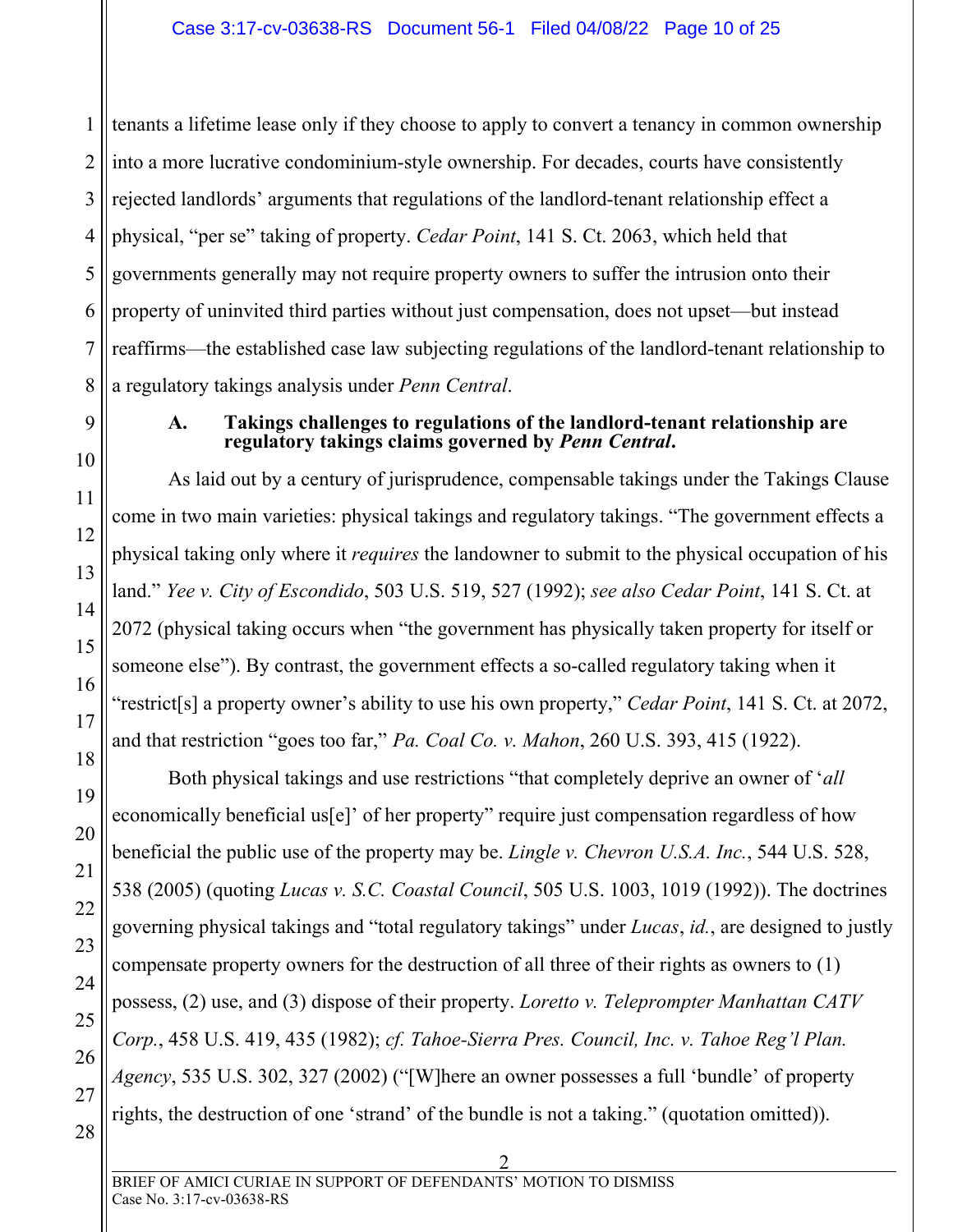<span id="page-16-1"></span>1 2 3 4 5 6 7 8 9 10 11 12 13 14 Regulations that do not fall into the "relatively narrow categories" of physical takings and *Lucas* takings, *Lingle*, 544 U.S. at 538—the vast majority of regulations that affect private property—are governed by the "flexible test" set forth in *Penn Central*. *Cedar Point*, 141 S. Ct. at 2071–72. Under *Penn Central*, courts consider (1) "the economic impact of the regulation on the claimant," (2) "the extent to which the regulation has interfered with distinct investmentbacked expectations," and (3) "the character of the governmental action." *Penn Central*, 438 U.S. at 124. The *Penn Central* factors "aim[] to identify regulatory actions that are functionally equivalent to the classic taking in which government directly appropriates private property or ousts the owner from his domain." *Lingle*, 544 U.S. at 539. *Penn Central* supplies the "default rule" for takings challenges. *Tahoe-Sierra*, 535 U.S. at 332. "This longstanding distinction between acquisitions of property for public use, on the one hand, and regulations prohibiting private uses, on the other, makes it inappropriate to treat cases involving physical takings as controlling precedents for the evaluation of a claim that there has been a 'regulatory taking,' and vice versa." *Id.* at 323.

15 16 17 18 19 20 21 Regulations affecting the landlord-tenant relationship that are challenged as violations of the Takings Clause are subject to *Penn Central*'s fact specific inquiry." Indeed, the Supreme Court "has consistently affirmed that States have broad power to regulate housing conditions in general and the landlord-tenant relationship in particular without paying compensation for all economic injuries that such regulation entails." *Loretto*, 458 U.S. at 440; *see also FCC v. Fla. Power Corp.*, 480 U.S. 245, 252 (1987) ("[S] tatutes regulating the economic relations of landlords and tenants are not *per se* [physical] takings.").

<span id="page-16-2"></span><span id="page-16-0"></span>22 23 24 25 The reason for this is simple. Tenants are people whom property owners invite onto their properties. As the Supreme Court explained in *Yee*, landlords "voluntarily rent[] their land." 503 U.S. at 527. Because tenants are invitees of the landlord, they are not third-party intruders like the union organizers in *Cedar Point*, 141 S. Ct. at 2072, 2076, or the cable boxes in *Loretto*, 458

27

28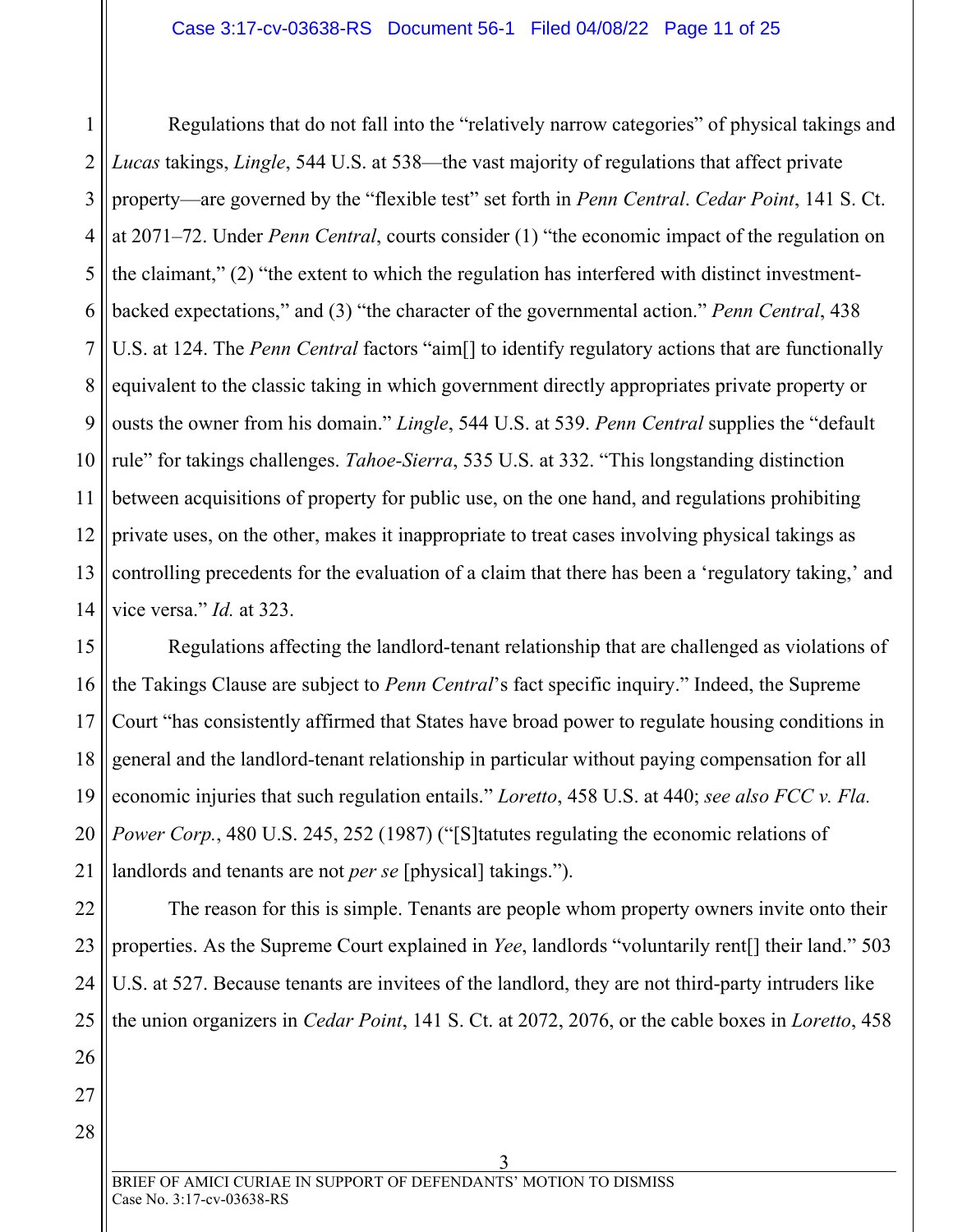1 2 3 4 5 6 7 8 9 10 U.S. at 440.<sup>[1](#page-17-2)</sup> In *Yee*, property owners argued that a rent control ordinance, in conjunction with a state law restricting their ability to evict mobile home park tenants, effected a physical taking by enabling mobile home park tenants to be "effectively . . . perpetual tenant[s]." 503 U.S. at 527. The Supreme Court rejected this argument. Because the tenants "were invited by petitioners, not forced upon them by the government," as a matter of fact "no government ha[d] required any physical invasion of petitioners' property." *Id.* at 528; *see also* Karl Manheim, *Tenant Eviction Protection and the Takings Clause*, 1989 Wis. L. Rev. 925, 996–97 (1989) ("Existing tenants . . . are not strangers. By renting to them initially, the landlord voluntarily yielded certain rights, notably those associated with possession . . . . [A] tenant's presence does not constitute 'occupation' of property because it is, or was, by invitation.").

<span id="page-17-0"></span>11 12 13 14 15 16 17 18 19 20 21 22 23 This crucial distinction between regulation of the relationship between landlords and invited tenants, on the one hand, and regulation that permits "an interloper with a government license" to intrude upon property, on the other hand, has long determined whether the physical takings or regulatory takings doctrine applies. *Fla. Power*, 480 U.S. at 253. As the Ninth Circuit reaffirmed this year, "[w]hen a person voluntarily surrenders liberty or property, like when the [property owners] chose to rent their property causing them to [be subject to rental housing regulation], the State has not *deprived* the person of a constitutionally protected interest." *Ballinger v. City of Oakland*, 24 F.4th 1287, 1293 (9th Cir. 2022) (quotation omitted); *see also Better Hous. for Long Beach v. Newsom*, 452 F. Supp. 3d 921, 934 (C.D. Cal. 2020) ("[B]ecause they regulate the use of property, rent control provisions and restrictions on terminating tenancies are examined under *Penn Central*'s regulatory takings test." (citing *Yee*, 503 U.S. at 522–23, 528–30)). Accordingly, courts in the Ninth Circuit and across the country consistently reject property owners' arguments that tenant-protective regulations can constitute physical

<span id="page-17-1"></span>25 26

<span id="page-17-2"></span><sup>27</sup> 28 <sup>1</sup> The fact that tenants are invited onto the property is key, but nothing in this brief should suggest that there are not other classes of individuals who may be invited onto property, or that in cases involving access to property of other classes of invitees there is a physical taking. *See also infra* note 8.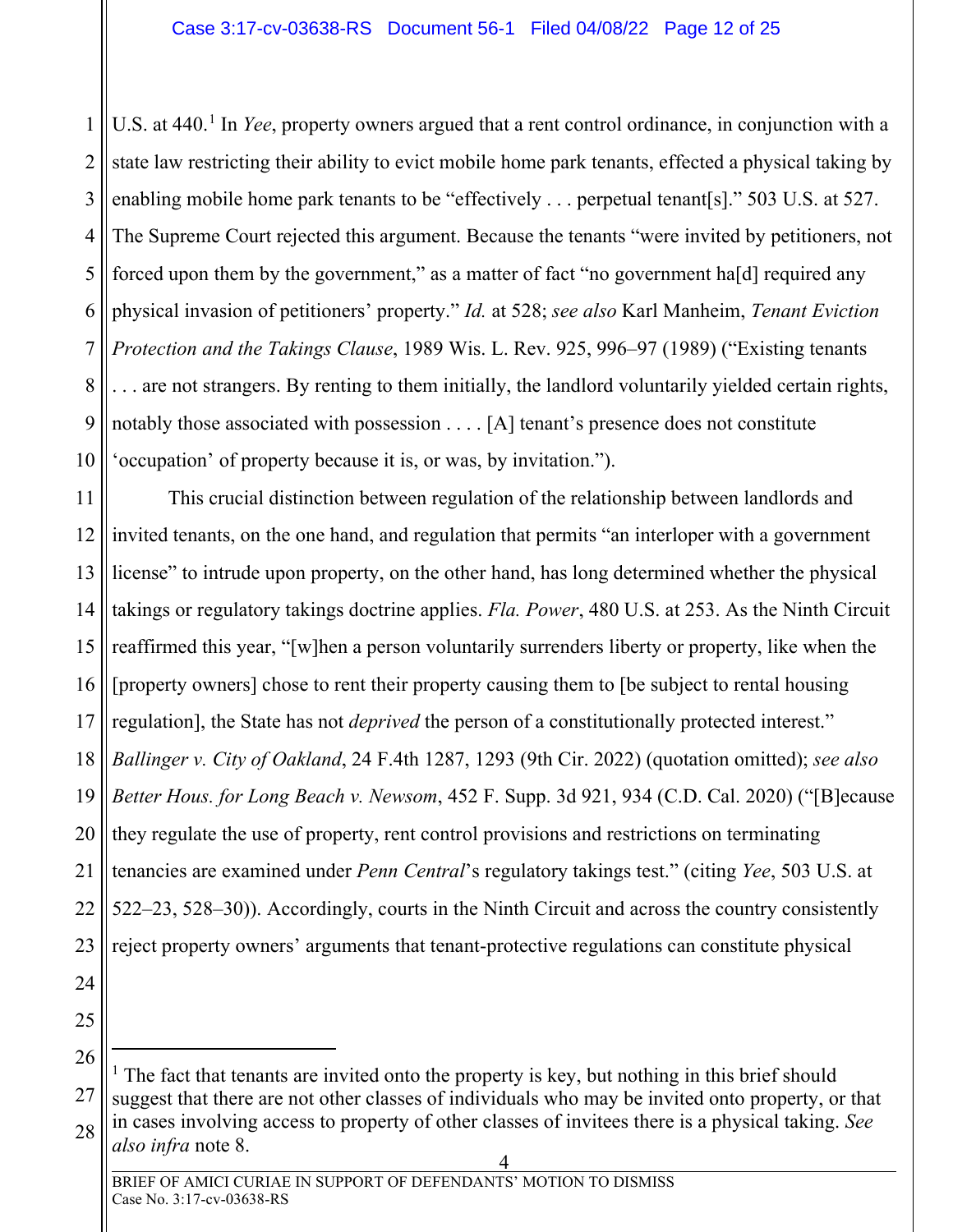1 2 takings.<sup>[2](#page-18-9)</sup> Based on these established principles, numerous courts have sustained local and state governments' eviction moratoriums during the ongoing COVID-19 pandemic.<sup>[3](#page-18-10)</sup>

3 4

<span id="page-18-10"></span><span id="page-18-9"></span><span id="page-18-8"></span><span id="page-18-7"></span><span id="page-18-6"></span><span id="page-18-5"></span><span id="page-18-4"></span><span id="page-18-3"></span><span id="page-18-2"></span><span id="page-18-1"></span><span id="page-18-0"></span>5 6 7 8 9 10 11 12 13 14 15 16 17 18 19 20 21 22  $23$ 24 25 26 27 28 5 <sup>2</sup> *See, e.g.*, *Ballinger*, 24 F.4th at 1293 (regulations such as rent control ordinances or relocation fees "'merely regulate[] [property owners'] *use* of their land by regulating the relationship between landlord and tenant,'" and are not physical takings (quoting *Yee*, 503 U.S. at 528)); *Rancho de Calistoga v. City of Calistoga*, 800 F.3d 1083, 1086–87 (9th Cir. 2015) (rejecting property owners' "novel legal theory" that rent control ordinance be governed by anything other than "established regulatory-takings jurisprudence"); *Better Hous. for Long Beach*, 452 F. Supp. 3d at 933 ("[T]he appropriate test" for challenge to law requiring payment of relocation assistance to tenant upon no-fault eviction "is a *Penn Central* regulatory takings analysis."); *Bldg. & Realty Inst. of Westchester & Putnam Ctys., Inc. v. State of New York*, No. 19-CV-11285 (KMK), 2021 WL 4198332, at \*15–22 (S.D.N.Y. Sept. 14, 2021) (rejecting argument that condominium conversion regulation "compel[led] physical occupation" and noting that "when owners invite tenants to physically occupy their apartments, laws like the [the one at issue] simply govern the property owners' voluntary use of their property as rental housing"); *Cmty. Hous. Improvement Program v. City of New York*, 492 F. Supp. 3d 33, 44 (E.D.N.Y. 2020) (rejecting landlords' argument that regulations regarding rent control and tenant consent for condominium conversion should be analyzed as physical takings); *Rent Stabilization Ass'n of New York City, Inc. v. Higgins*, 83 N.Y.2d 156, 172 (N.Y. 1993) ("That a rent-regulated tenancy might itself be of indefinite duration—as has long been the case under rent control and rent stabilization—does not, without more, render it a permanent physical occupation of property."). <sup>3</sup> *See, e.g.*, *Farhoud v. Brown*, No. 3:20-CV-2226-JR, 2022 WL 326092, at \*10 (D. Or. Feb. 3, 2022) (property owners who challenged eviction moratorium had "voluntarily invited their tenants onto their property" and therefore "fail[ed] to allege a physical, or per se, taking"); *Jevons v. Inslee*, No. 1:20-CV-3182-SAB, 2021 WL 4443084, at \*13 (E.D. Wash. Sept. 21, 2021) (Washington's eviction "moratorium does not constitute a *per se* taking because the moratorium did not require Plaintiffs to submit to physical occupation or invasion of their land and did not appropriate Plaintiffs' right to exclude."); *S. Cal. Rental Hous. Ass'n v. Cnty. of San Diego*, 550 F. Supp. 3d 853, 866 (S.D. Cal. 2021) ("[n]o 'physical invasion' occurred" from eviction moratorium where property owners "invited the renters to inhabit their rental units, make them their homes, and abide by the rental agreements"); *Elmsford Apartment Assocs., LLC v. Cuomo*, 469 F. Supp. 3d 148, 163 (S.D.N.Y. 2020), *appeal dismissed sub nom. 36 Apartment Assocs., LLC v. Cuomo*, 860 F. App'x 215 (2d Cir. 2021) ("The Supreme Court has ruled that a state does not commit a physical taking when it restricts the circumstances in which tenants may be evicted."); *but see Alabama Ass'n of Realtors v. HHS*, 141 S. Ct. 2485, 2489 (2021) (moratorium preventing landlords "from evicting tenants *who breach their leases* intrudes on one of the most fundamental elements of property ownership—the right to exclude" (emphasis added)).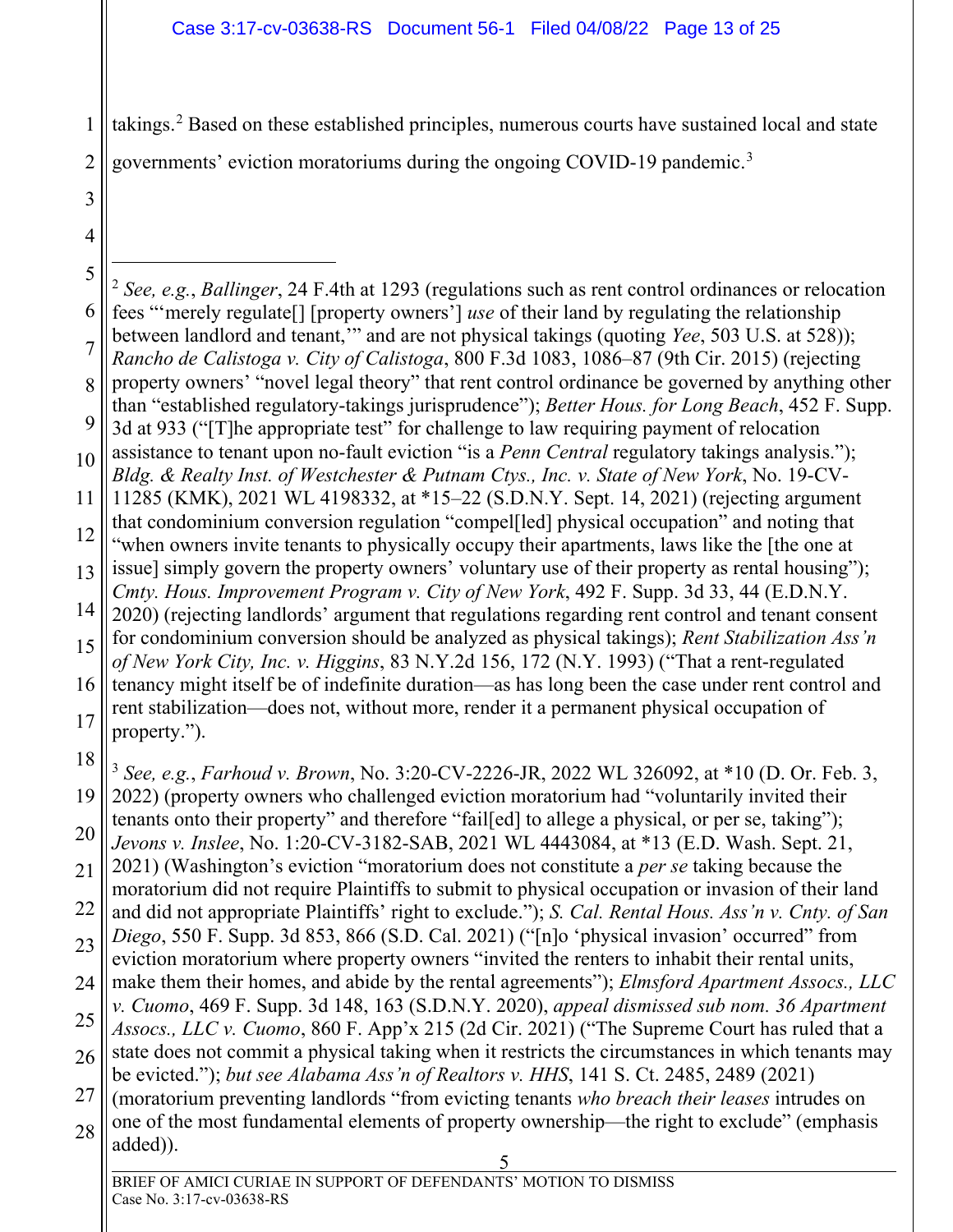1 2 3 4 5 6 7 8 9 10 11 12 13 14 15 16 17 18 19 20 21 These consistent cases control here. Landlords freely agree to place their unit onto the rental market and invite a tenant to take possession of it. Then they freely agree to apply to convert their form of ownership from a tenancy in common into a condominium, knowing that the conversion process would require them to offer any existing tenants a lifetime lease. Like other regulations of the relationship between landlords and their invited tenants, the ECP does not effect a physical intrusion onto property. Indeed, "in the context of conversion controls, prohibiting eviction for owner occupancy may be an essential device" to protect tenants. Manheim, at 969–70. Beyond that, the lease's lifetime duration is functionally no different from many other rent control systems which restrict landlords' ability to evict tenants. *See id.* at 990– 91. For example, courts uniformly rejected takings challenges to 2019 amendments to New York's rent-stabilization laws, including provisions applicable to New York City that "increased the percentage of tenant consent needed to convert a building to cooperative or condominium use from at least 15% of tenants for approval to a threshold of 51%," *Bldg. & Realty Inst.*, 2021 WL 4198332, at \*3, and that imposed increased rent control and restrictions on eviction and owner use. As one court concluded, "[t]he restrictions on [the property owners'] right to use the property as they see fit may be significant, but that is insufficient under the standards set forth by the Supreme Court and Second Circuit to make out a physical taking." *Cmty. Hous. Improvement Program*, [4](#page-19-5)92 F. Supp. 3d at 43.<sup>4</sup> These are just the most recent in a long line of cases that not only applied a regulatory takings analysis to, but also upheld, regulations that imposed long-term or indefinite leases or placed restrictions on the condominium conversion process.[5](#page-19-6)

- <span id="page-19-1"></span>22
- <span id="page-19-5"></span><span id="page-19-3"></span><span id="page-19-0"></span>23 24 25 26 <sup>4</sup> *See also 335-7 LLC v. City of New York*, 524 F. Supp. 3d 316, 323 (S.D.N.Y. 2021) (rent control regulation "requir[ing] landlords to renew leases for rent-stabilized tenants and some successors" and restricting landlords' ability to evict tenants was neither physical nor regulatory taking); *Karpen v. Castro*, 114 N.Y.S.3d 840, 844 (N.Y. Civ. Ct. 2019) (that rent stabilization laws prohibited landlord from evicting tenants for his son's personal use of units did not effect a physical or regulatory taking).
- <span id="page-19-6"></span><span id="page-19-4"></span><span id="page-19-2"></span>27 28 <sup>5</sup> *See, e.g.*, *Higgins*, 83 N.Y.2d at 171–75 (regulation providing eviction protection to tenants was neither a physical nor regulatory taking); *Eamiello v. Liberty Mobile Homes Sales, Inc.*, 546 (footnote continued on next page)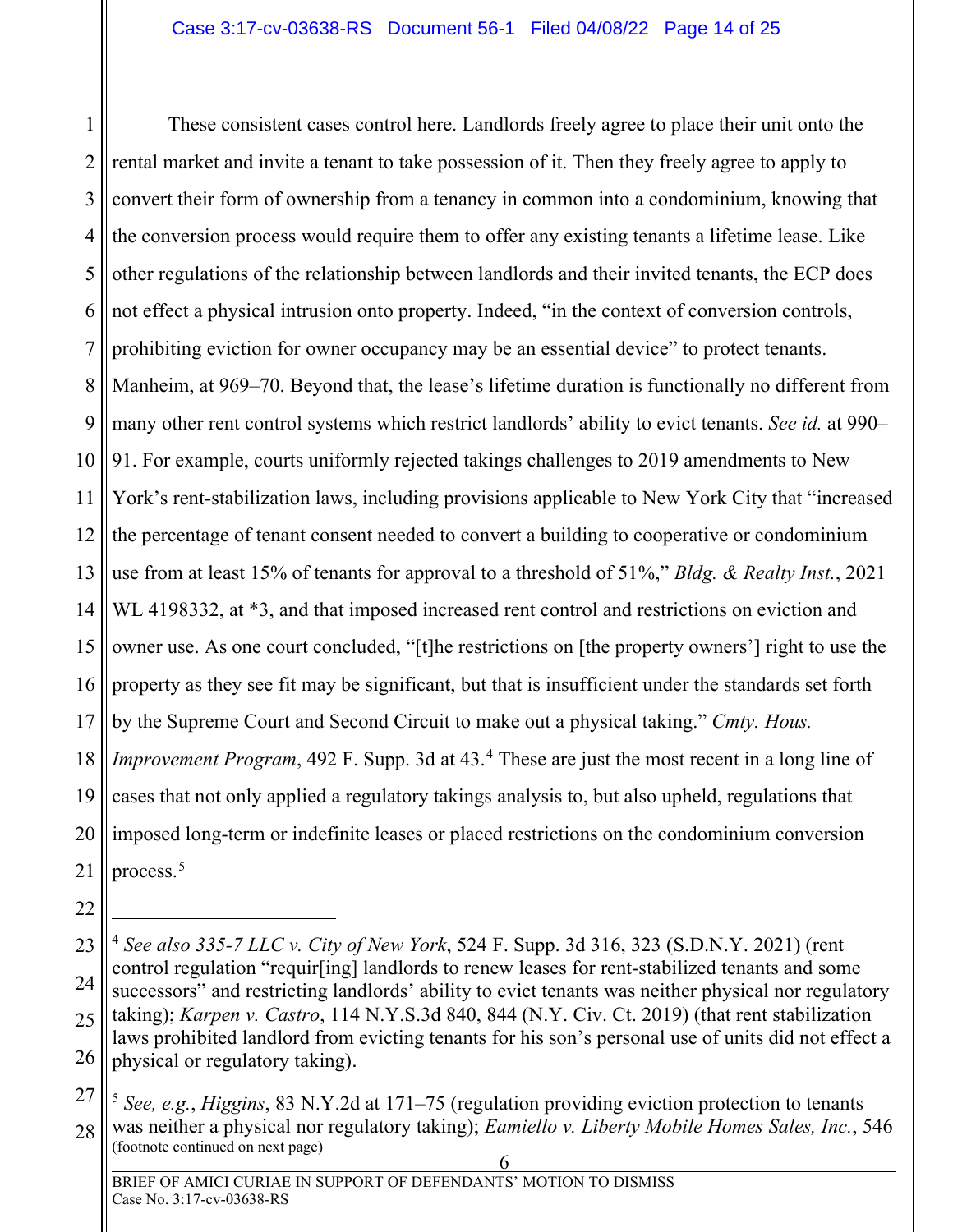<span id="page-20-1"></span>1 2 3 4 5 6 7 8 9 10 The established case law requiring a multi-factor test for regulations of the rental housing market, rather than the per se test under the physical takings doctrine, reflects the significant public policy interests underlying such regulations. Local governments have a profound interest in ensuring housing stability, which is crucial to the health and welfare not only of individual tenants but local economies. *See Fisher v. City of Berkeley*, 37 Cal. 3d 644, 652 (Cal. 1984), *aff'd sub nom. Fisher v. City of Berkeley, Cal.*, 475 U.S. 260 (1986); Manheim, at 943– 44. Regulations of the landlord-tenant relationship intend to avoid these disruptions, and are such a core and historically recognized power of local governments that they typically cannot be viewed as takings without the individualized analysis required by *Penn Central*. *See Loretto*, 458 U.S. at 440; *see also Connolly v. Pension Benefit Guar. Corp.*, 475 U.S. 211, 223 (1986).

<span id="page-20-0"></span>11 12 13 14 15 16 17 18 The ECP's lifetime lease requirement illustrates these important social benefits by ensuring housing stability in one of the most expensive rental housing markets in the country. *See* Melanie Woodrow, *3 Bay Area cities make top 10 list for most expensive 1 and 2 bedroom rentals*, ABC7News (Feb. 16, 2022), https://abc7ne.ws/3qnfNfp. Converting tenancies in common into condominiums in San Francisco is financially attractive to property owners because condominiums are relatively higher in value and have fewer rent control restrictions. *See* S.F., Cal., Ordinance No. 117-13 (2013) at 3, https://bit.ly/36ImEcu; *see also* Defs.' Mot. Dismiss at 6, 11. The conversion of rental properties to condominiums fuels tenant

<span id="page-20-4"></span><span id="page-20-3"></span><span id="page-20-2"></span><sup>20</sup> 21 22 23 24 25 26 27 28 7 A.2d 805, 815, 817–20 (Conn. 1988) (regulation that restricted property owners' ability to evict mobile home owners or choose subsequent tenants was neither physical nor regulatory taking); *Troy Ltd. v. Renna*, 727 F.2d 287, 291, 300–03 (3d Cir. 1984) (concluding that regulation granting protection from eviction to vulnerable tenants "for forty years after the date of conversion" to condominiums was not a regulatory taking); *Loeterman v. Town of Brookline*, 524 F. Supp. 1325, 1329 (D. Mass. 1981), *vacated & remanded*, 709 F.2d 116 (1st Cir. 1982) (for reconsideration in light of *Loretto*, 458 U.S. 419), *on remand*, No. 80-670-MC (D. Mass. Dec. 1, 1982) (upholding eviction ban on remand), *appeal dismissed*, 709 F.2d 116 (1st Cir. 1983) (eviction restriction was not a compensable taking despite fact that the "regulation has the potential for effecting a prohibition against occupancy by owners for the lifetime of the current tenant, a lifetime which in some instances may extend beyond that of the owners"); *see also Fresh Pond Shopping Ctr., Inc. v. Callahan*, 464 U.S. 875 (1983) (dismissing for lack of substantial federal question appeal of regulation requiring property owners to obtain permission from rent control board before removing property from rental housing market)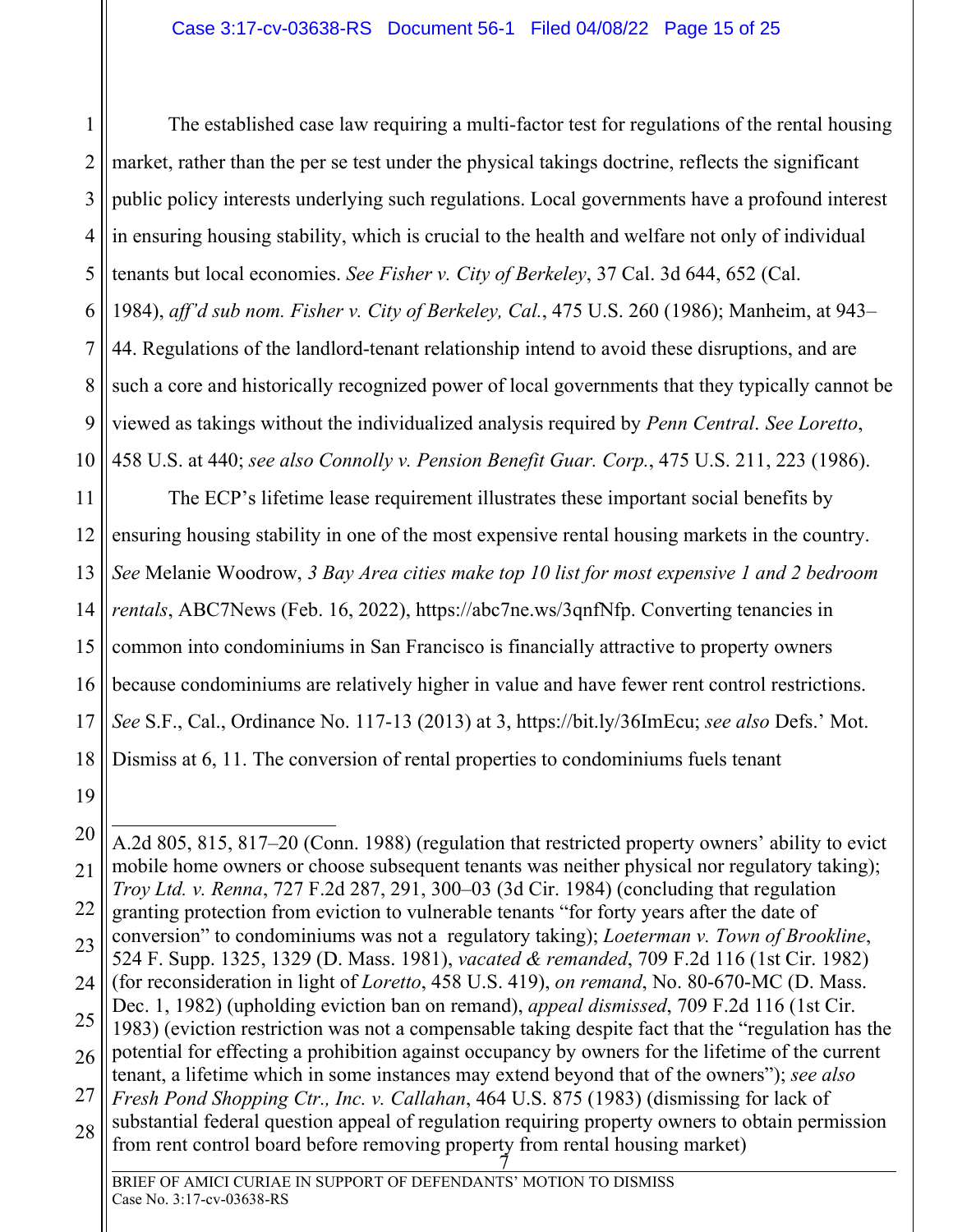1 2 3 4 5 6 7 8 displacement. Manheim at 951. Low-income tenants have long borne the brunt of displacement due to condominium conversions. Increasingly, however, condominium conversions in cities with high costs of living displace moderate- and high-income tenants as well. *See, e.g.*, Katheleen Conti, *These tenants pay \$3,000 rents, but are still being displaced*, Boston Globe (Mar. 30, 2018), https://bit.ly/36nkVt8. Regulations such as rent control, restrictions on eviction, and encumbrances on the condominium conversion process have long been crucial tools for cities to effectively maintain a supply of affordable housing and protect tenants from displacement. Manheim, at 954–55.

 $\overline{Q}$ 10 11 12 13 14 15 16 17 18 19 20 21 22 23 24 25 The City has long incorporated those tools into its procedures permitting property owners to convert their form of ownership into condominiums, *see* S.F. Subdiv. Code §1391(c), and continued to do so in the Expedited Conversion Program it enacted via ordinance in 2013. As a result of the ECP, a significantly higher than usual number of units of rental housing might convert to condominiums during a relatively short period of time. The City estimated that, should it permit all owners of tenancies in common who desired to convert their properties to condominiums to do so, the tenants of the converted properties "would likely spend between \$0.8 and \$1.1 million annually on higher rent alone due to displacement and/or rent decontrol." ECF No. 14, Ex. A at 8; Defs.' Mot. Dismiss at 7. For that reason, the ECP requires owners of some properties seeking the benefit of condominium conversion to offer any tenants living in their units a lifetime lease, protected with rent control provisions and restrictions on eviction. The ECP "balances this impact on existing tenants and the effects of tenant displacement on the City in general by requiring that applicants for the Expedited Conversion program offer existing tenants a lifetime lease." ECF No. 14, Ex. A at 8. Of course, owners of tenancies in common who rent their units are not required to convert their buildings to condominiums or to take advantage of the ECP, and property owners who do not seek this benefit are generally not required to enter into leases of any length.

26 27 28 San Francisco is not unique in desiring to prevent displacement of tenants following condominium conversion. *See, e.g.*, *Bldg. & Realty Inst.*, 2021 WL 4198332, at \*24; *Cmty. Hous. Improvement Program*, 492 F. Supp. 3d at 44. For decades, "just cause eviction laws

<span id="page-21-0"></span><sup>8</sup>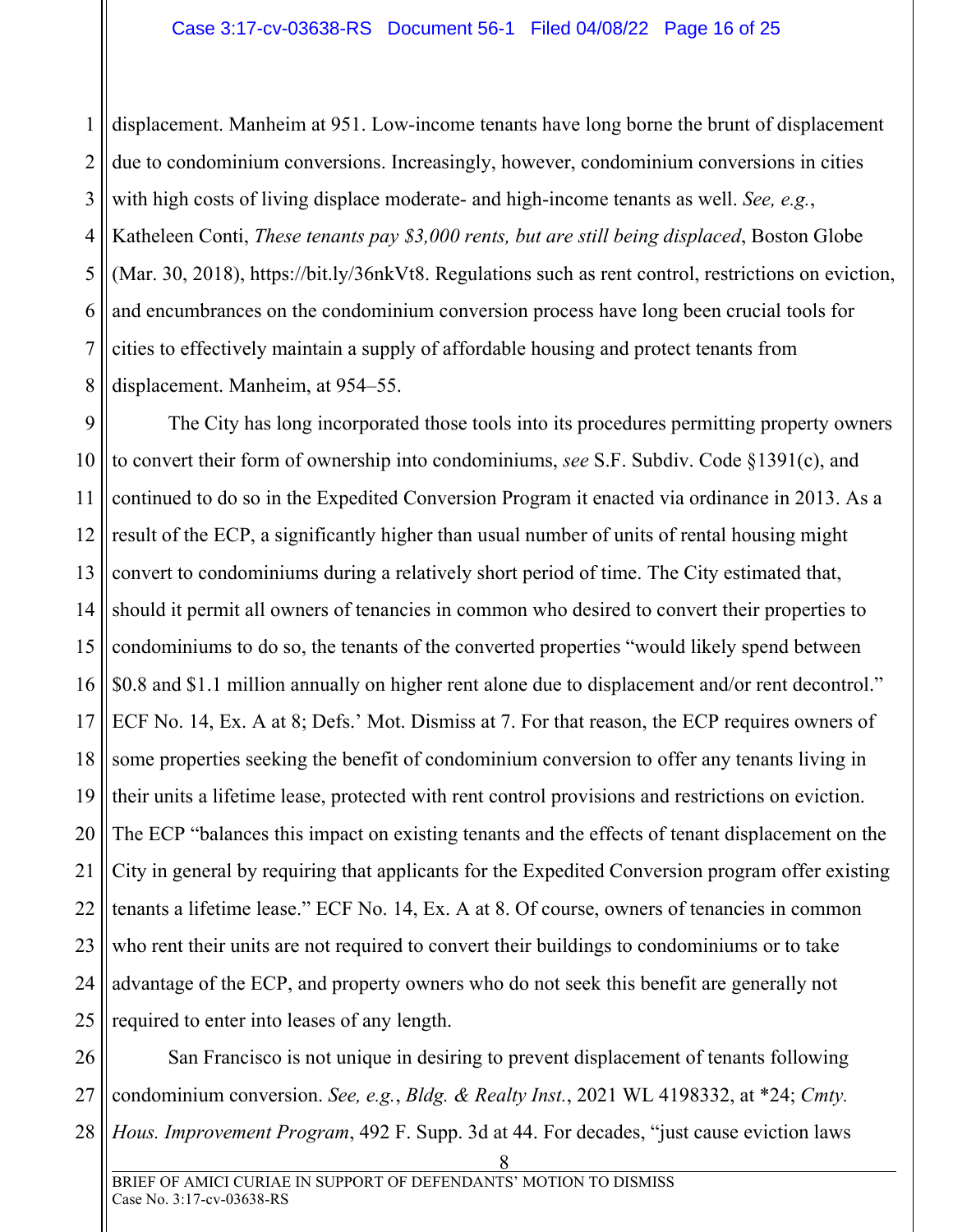<span id="page-22-1"></span>1 2 3 4 5 6 7 8  $\overline{Q}$ [have been] employed to discourage or prevent removal of rental units and their conversion to another use, such as owner-occupied housing" through "[c]onversion of apartments into condominiums." Manheim at 1001 & n.450. The ECP, like most other regulations of the landlord-tenant relationship, has the effect of "transfer[ring] wealth from landlords to tenants." *Yee*, 503 U.S. at 529. "[T]he existence of the transfer in itself does not convert regulation into physical invasion." *Id.* at 529–30. Were courts to consider regulations that protect tenants from displacement to be physical, per se takings, therefore demanding just compensation without applying the *Penn Central* factors, local governments' ability to effectively protect tenants from displacement might be severely and impracticably curtailed.

10 11 12 13 14 15 16 17 18 19 To be sure, there are limited situations in which a rental housing regulation may go beyond regulating voluntarily entered landlord-tenant relationships and effect a physical taking. Consistent with the principles set forth in *Yee* and related precedent, the case law reflects that a regulation affecting the landlord-tenant relationship might constitute a physical taking where it requires a property owner to rent their property in the first instance—thereby imposing a new use of the property <sup>[6](#page-22-2)</sup>—or where it deprives the owner of their reversionary interest.<sup>[7](#page-22-3)</sup> The ECP does neither of these things. The ECP moreover preserves landlords' ability to evict tenants for default. *See* S.F., Cal., Ordinance No. 117-13 (2013) at 14–15, https://bit.ly/36ImEcu. And of course, landlords still have the right after converting to a condominium under the ECP to collect valuable rent from their tenants or to sell their condominiums—in Plaintiffs' case, at a

<span id="page-22-2"></span><span id="page-22-0"></span><sup>21</sup> 22 23 <sup>6</sup> *See, e.g.*, *Higgins*, 83 N.Y.2d at 172 (distinguishing between regulation of "owner's voluntary acquiescence in the use of its property for rental housing" and forcing owners to "subject their properties to a use which they neither planned nor desired" and "accept a purported stranger as a tenant"); *Loretto*, 458 U.S. at 436.

<span id="page-22-3"></span><sup>24</sup> 25 26 27 28 <sup>7</sup> *See Yee*, 503 U.S. at 528 (distinguishing between regulation restricting a property owner's ability to evict tenants and compelling owner "to refrain in perpetuity from terminating a tenancy"); c*f. 335-7 LLC*, 524 F. Supp. 3d at 330 ("[G]iven the right to evict . . . , 'the tenancies are not perpetual' and 'the owners are not deprived of their reversionary interest.'" (quoting *Higgins*, 83 83 N.Y.2d at 171–73)); Manheim at 991 (lifetime leases or leases of indefinite duration are not permanent, physical occupations because "possession will revert to the landlord when the tenant vacates, voluntarily or pursuant to just cause eviction").

<sup>9</sup>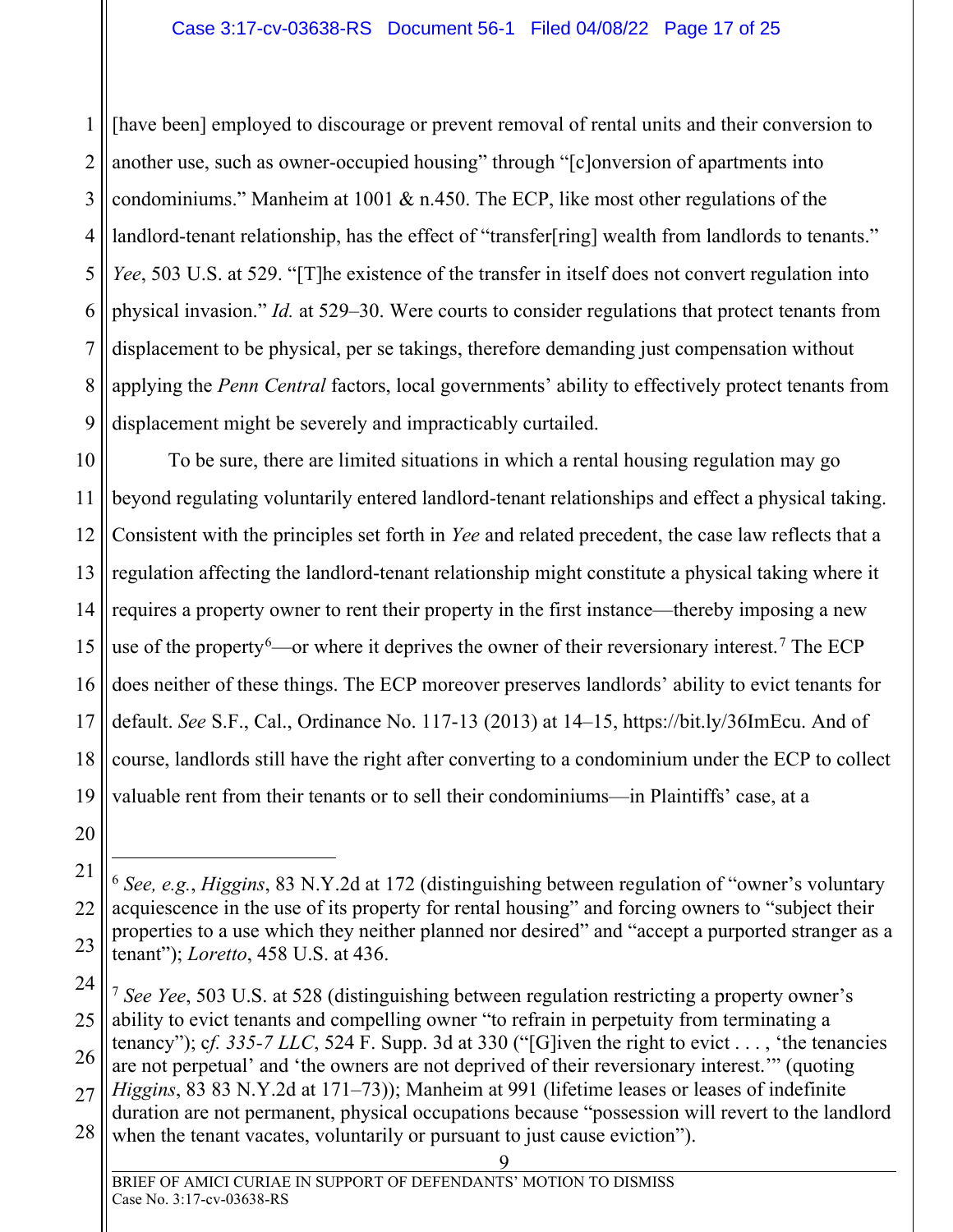1 2 3 4 5 6 significant gain over the purchase price. *See* Defs.' Mot. Dismiss at 11. "[W]here the owner still controls use and succession, still derives value, and still has some reversionary rights, the analogy to appropriation of title fails." Manheim at 995–96. Plaintiffs' claim is therefore appropriately considered a regulatory takings claim because the requirement they challenge—a lifetime lease offer—was not only part of an entirely voluntary program, but also regulates landlords' relationships with their invited tenants and preserves landlords' rights of reversion.

7 8 9 10 11 12 13 14 15 16 17 The question whether a regulation of the landlord-tenant relationship amounts to a taking that requires just compensation is therefore answered by applying the *Penn Central* factors, not by reflexively dubbing any restrictions on a landlord's ability to evict a tenant a per se taking that must be compensated. The Takings Clause is intended to justly compensate property owners for costs "which, in all fairness and justice, should be borne by the public as a whole," *Tahoe-Sierra*, 535 U.S. at 321 (quotation omitted), not to insulate landlords from a tradition of regulation that predates the Constitution, *see Munn v. Illinois*, 94 U.S. 113, 125–26 (1876). This Court should reject Plaintiffs' attempt to use physical takings doctrine "as an end-run around established regulatory-takings jurisprudence." *See Rancho de Calistoga*, 800 F.3d at 1087. Any takings challenge to the ECP sounds in the regulatory takings doctrine and Plaintiffs' physical takings theory should be rejected.

<span id="page-23-0"></span>18

19

20

21

22

23

24

### <span id="page-23-3"></span><span id="page-23-2"></span><span id="page-23-1"></span>**B.** *Cedar Point* **reaffirmed, without expanding, longstanding physical takings doctrine.**

The Supreme Court's recent *Cedar Point* decision reaffirms that this case does not involve a physical taking. The Court took the opportunity in *Cedar Point* to clarify two points. First, when "the government has physically taken property for itself or someone else," it has effected a "physical appropriation of property," and "a *per se* taking has occurred," regardless whether the government's action is garbed as a regulation. 141 S. Ct. at 2072. Second, as the Court had already made clear in previous cases, the government's physical appropriation of property need not be continuous to be a per se physical taking. *Id.* at 2075. The Court did not redefine physical takings doctrine in *Cedar Point*; rather, it summarized the existing takings case law to elucidate the line between physical and regulatory takings. The Court reiterated that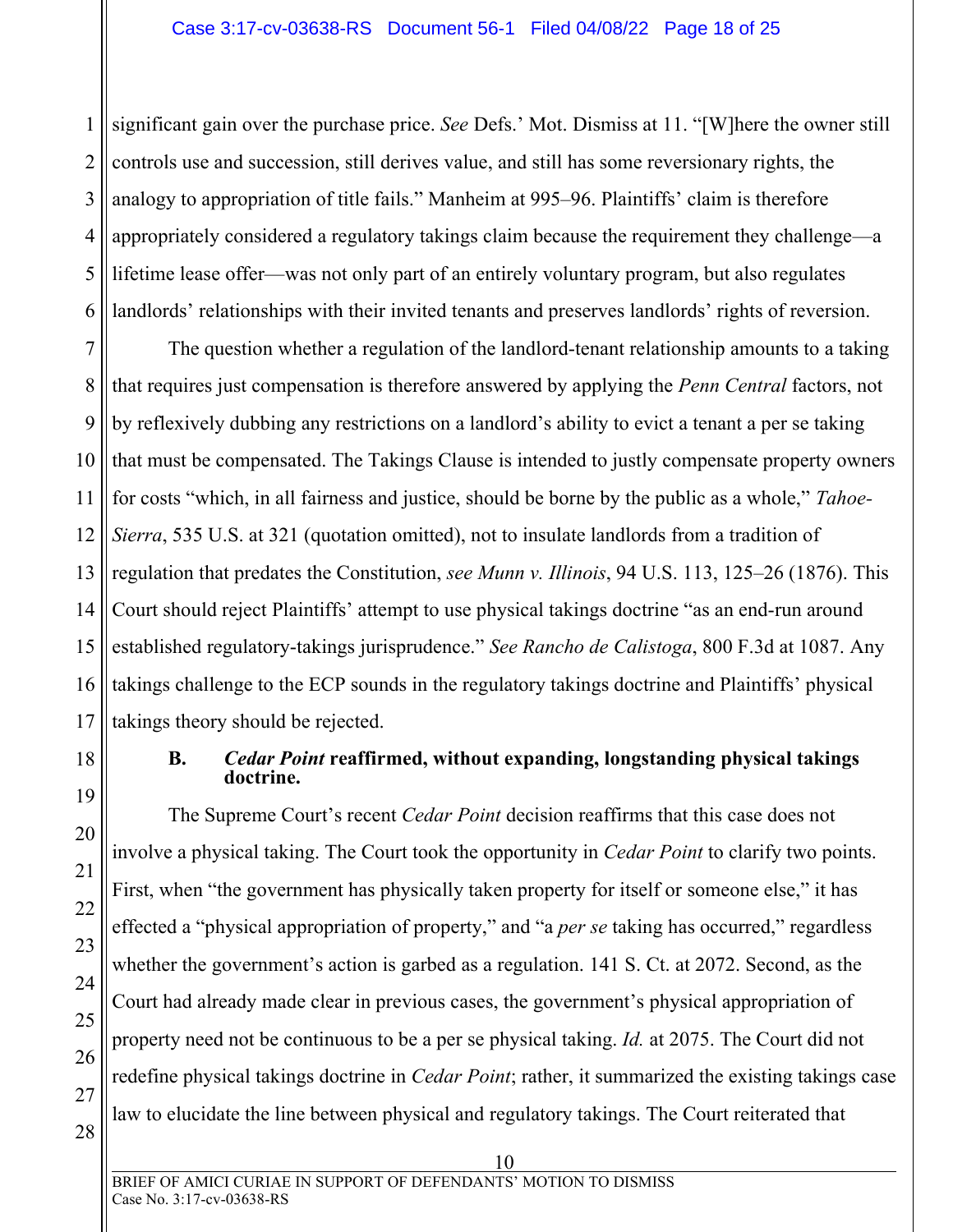1 2 takings challenges to governmental restrictions on the use of property are regulatory takings claims and are subject to the *Penn Central* balancing test. *Id.* at 2072.

3 4 5 6 7 8 9 10 11 12 13 14 15 16 17 Most relevant to the issues here, the Court specified in *Cedar Point* that a regulation effects a physical taking where it "appropriates for the enjoyment of *third parties* the owners' right to exclude." *Id.* (emphasis added); *see also id.* at 2071 ("When the government, rather than appropriating private property for itself or a *third party*, instead imposes regulations that restrict an owner's ability to use his own property, [the *Penn Central*] standard applies." (emphasis added)). As discussed above, the Supreme Court has stated on multiple occasions that tenants are invitees of the property owners and *not* uninvited strangers. *See Loretto*, 458 U.S. at 440 (distinguishing cases affirming states' "broad power to regulate . . . the landlord-tenant relationship" from government authorization of "the permanent occupation of the landlord's property by a third party"). *Cedar Point* does not purport to displace, expressly or impliedly, the established case law distinguishing between regulations permitting the intrusion of third parties onto private property and those that regulate an existing use of property or the relationship between property owners and their invitees. *Cedar Point* is thus consistent with *Yee* and other cases that analyze takings challenges to regulations of the landlord-tenant relationship, which distinguish between uninvited third parties and invited tenants.<sup>[8](#page-24-1)</sup>

<span id="page-24-0"></span>18 19 20 21 22 The post-*Cedar Point* case law is consistent with this analysis. Courts agree that *Cedar Point* did not expand the physical takings doctrine, but instead "reiterated *Tahoe-Sierra's* distinction between physical appropriations and use restrictions." *301, 712, 2103 & 3151 LLC v. City of Minneapolis*, 27 F.4th 1377, 1381 (8th Cir. 2022). Beyond that, many courts that have interpreted the *Cedar Point* decision have highlighted that its holding addressed a

- 23
- 24

28 access by trespassers, or other visitors such as certain service providers or housing inspectors, for example.

<span id="page-24-1"></span><sup>25</sup> <sup>8</sup> Governments may also protect the rights of uninvited visitors to access private property without compensating the owners in a variety of circumstances, including numerous

<sup>26</sup> 27 "background restrictions on property rights" and "health and safety inspection regimes." *Cedar Point*, 141 S. Ct. at 2079. Nor do property owners have a right to compensation for instances of trespass. *Id.* at 2078–79. Property owners do not have a constitutional right to compensation for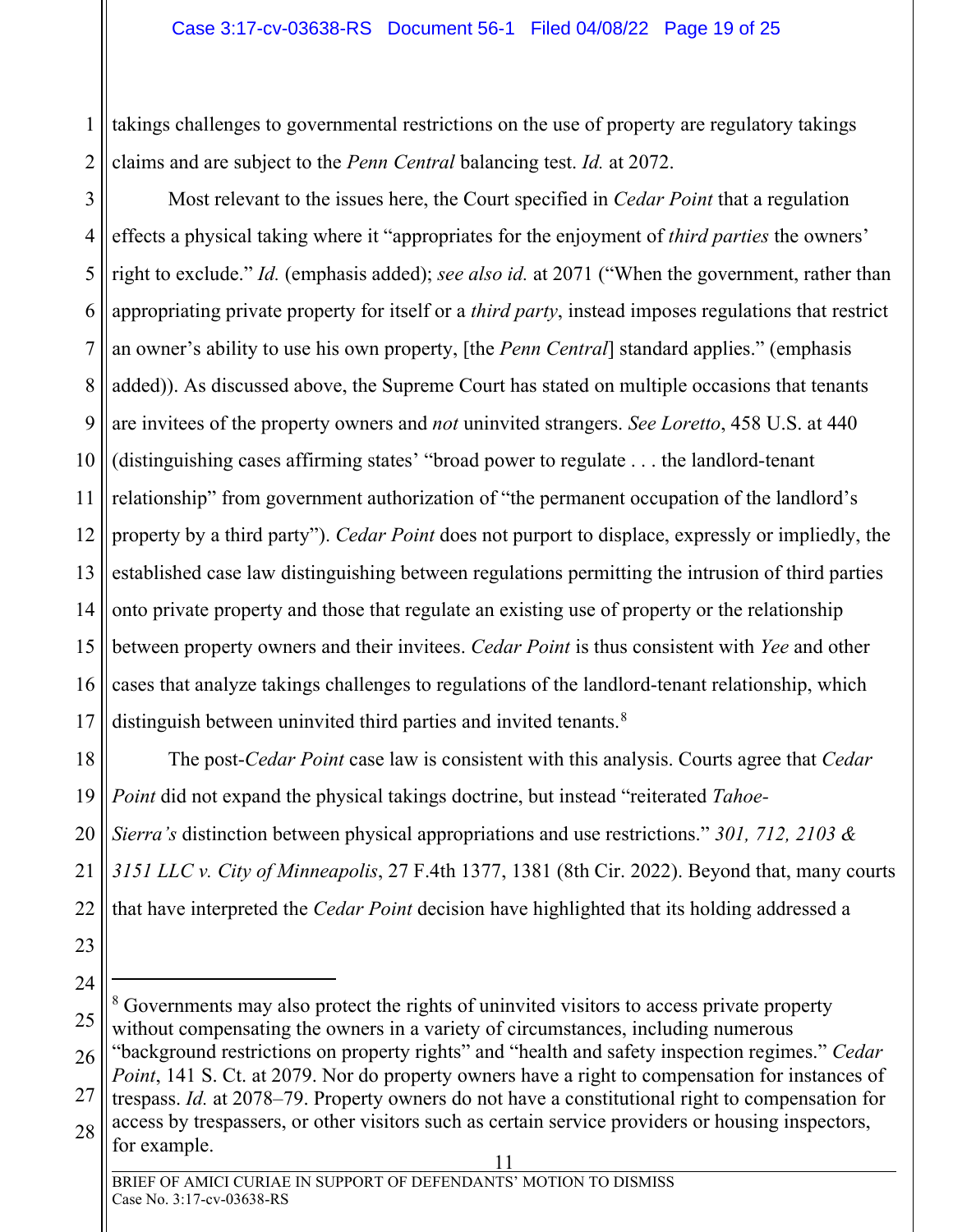<span id="page-25-7"></span><span id="page-25-3"></span><span id="page-25-0"></span>1 2 3 4 5 6 7 "unique, narrow question." *Hardy v. United States*, 156 Fed. Cl. 340, 344–45 (2021); *see also Blevins v. United States*, No. 18-CV-4371, 2022 WL 509696, at \*9 (Fed. Cl. Feb. 18, 2022) (same, quoting *Hardy*); *Munzel v. Hillsborough Cnty.*, No. 8:21-CV-2185-WFJ-AAS, 2022 WL 671578, at \*4 (M.D. Fla. Mar. 7, 2022) (observing that *Cedar Point* is consistent with previous takings precedents and declining to consider governmental action a physical taking where it "does not involve an agricultural access regulation given to labor organizations to enter property to solicit support for unionization").

8 9 10 11 12 13 14 15 16 17 18 19 20 21 22 Even more to the point, courts have consistently rejected property owners' attempts to use the *Cedar Point* opinion to expand the physical takings doctrine by treating regulations of the landlord-tenant relationship like requirements that property owners admit uninvited third parties. In *Farhoud v. Brown*, for example, the landlord plaintiffs argued that a COVID-19 related eviction moratorium effected a per se taking. No. 3:20-cv-2226-JR, 2022 WL 326092, at \*9 (Feb. 3, 2022). The court held that *Yee*, not *Cedar Point*, governed the landlords' takings claim, because the eviction moratorium granted "no right to third parties to access Plaintiffs' properties. Instead, only those tenants to whom Plaintiffs ha[d] already granted possession [could] remain on Plaintiffs' property." *Id.* at \*10.<sup>[9](#page-25-9)</sup> Because the ECP "did not require that [landlords] allow third parties to enter and take access to their property," it is a restriction on the use of the property of certain landlords who voluntarily apply to convert tenancies in common into condominiums, not a physical taking. *Gonzales v. Inslee*, 504 P.3d 890, 904 (Wash. Ct. App. 2022). Even outside of the landlord-tenant context, courts have also consistently rejected property owners' arguments that *Cedar Point* expanded the physical takings doctrine.[10](#page-25-10) *Cedar Point*, in short, has no bearing on Plaintiffs' takings claim.

<sup>23</sup>

<span id="page-25-9"></span><span id="page-25-8"></span><span id="page-25-5"></span><span id="page-25-1"></span><sup>24</sup> 25 26 <sup>9</sup> *See also DiVittorio v. Cnty. of Santa Clara*, No. 21-CV-03501-BLF, 2022 WL 409699 (N.D. Cal. Feb. 10, 2022); *Jevons*, 2021 WL 4443084; *Bldg. & Realty Inst.*, 2021 WL 4198332; *S. Cal. Rental Hous. Ass'n*, 550 F. Supp. 3d 853; *Gonzales*, 504 P.3d 890.

<span id="page-25-10"></span><span id="page-25-4"></span><span id="page-25-2"></span><sup>27</sup> <sup>10</sup> *See, e.g.*, *Golf Vill. N., LLC v. City of Powell, Ohio*, 14 F.4th 611 (6th Cir. 2021); *Blevins*, 2022 WL 509696; *Hinkle Fam. Fun Ctr., LLC v. Grisham*, No. 20-CV-01025-MV-KK, 2022 WL 486942 (D.N.M. Feb. 17, 2022); *Hardy*, 156 Fed. Cl. 340; *KI Fla. Properties, Inc. v.* 

<span id="page-25-6"></span><sup>28</sup> (footnote continued on next page)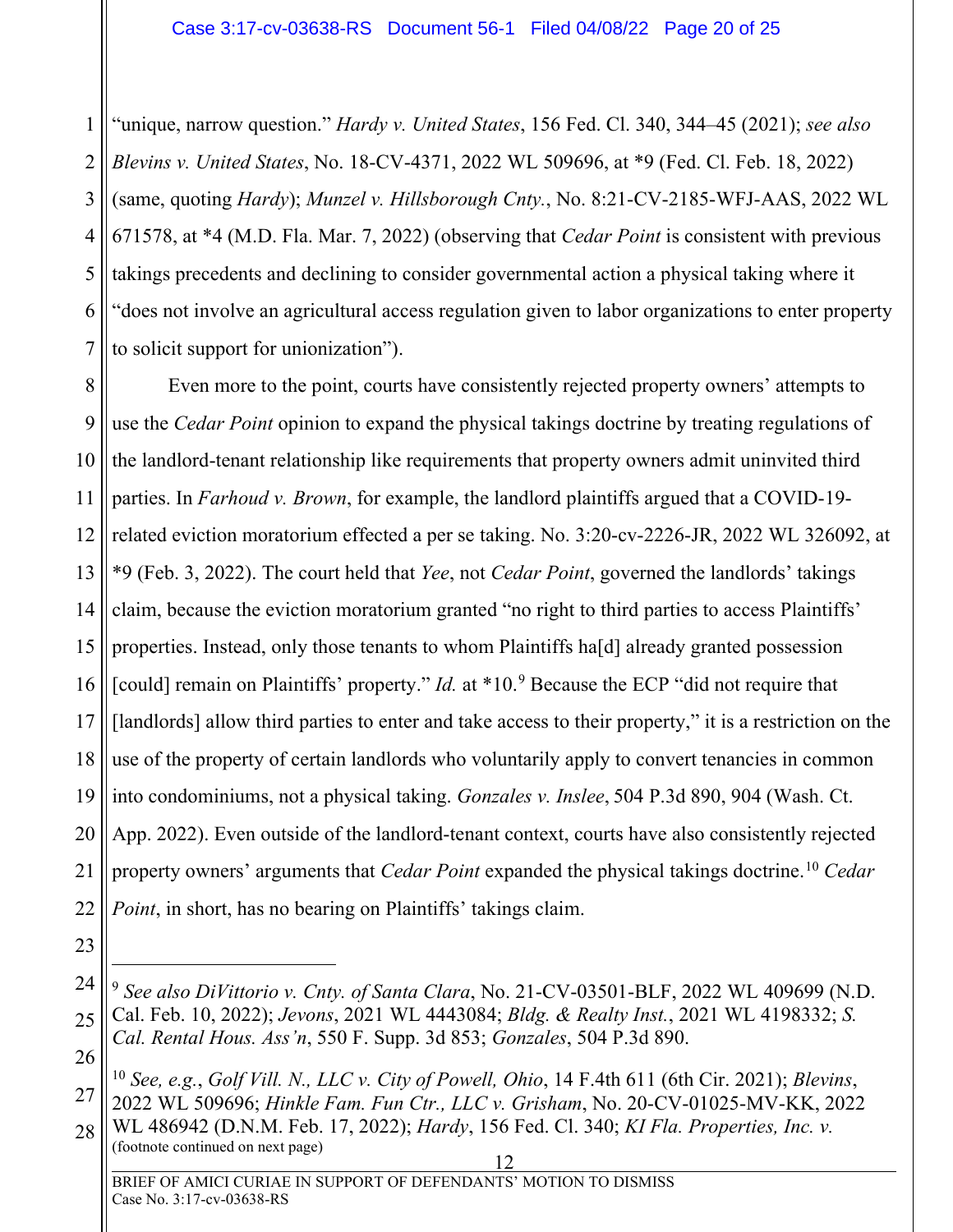### <span id="page-26-0"></span>1 **II. The ECP is not an unconstitutional regulatory taking under** *Penn Central***.**

<span id="page-26-2"></span>2 3 4 5 6 7 8 9 10 11 12 Applying the framework articulated in *Penn Central*, this Court should conclude that the ECP does not violate the Takings Clause. Under *Penn Central*, courts analyzing a regulatory takings claim should consider (1) "the economic impact of the regulation on the claimant," (2) "the extent to which the regulation has interfered with distinct investment-backed expectations," and (3) "the character of the governmental action." *Penn Central*, 438 U.S. at 124. The goal is to determine whether the challenged governmental action is "so onerous that its effect is tantamount to a direct appropriation or ouster." *Lingle*, 544 U.S. at 537. In weighing the *Penn Central* factors, courts "must remain cognizant that government regulation—by definition involves the adjustment of rights for the public good, and that Government hardly could go on if to some extent values incident to property could not be diminished without paying for every such change in the general law." *Id.* at 538 (internal quotations omitted).

<span id="page-26-1"></span>13 14 15 16 17 18 The first factor—the economic impact of the ECP on Plaintiffs—favors the City. As an initial matter, the parties disagree whether the ECP would cause a reduction in the market value of Plaintiffs' unit. Plaintiffs allege the ECP has caused their property to lose \$500,000 in value. Am. Compl.  $\parallel$  26. The City, on the other hand, states that the unit has appreciated in value following condominium conversion, and points to Plaintiffs' agreement with that statement in the application papers they submitted pursuant to the ECP. Defs.' Mot. Dismiss at  $11-12$ .

19 20 21 22 23 24 Even were the Court not to take judicial notice of Plaintiffs' ECP application and accept the allegation that their property's value diminished by \$500,000 as true, the alleged diminution in value of the property alone does not effect a taking. "Supreme Court cases 'have long established that mere diminution in the value of property, however serious, is insufficient to demonstrate a taking.'" *Rancho de Calistoga*, 800 F.3d at 1090 (quoting *Concrete Pipe & Prods. of Cal., Inc. v. Constr. Laborers Pension Trust for S. Cal.*, 508 U.S. 602, 645 (1993)).

25 26

<span id="page-26-4"></span><span id="page-26-3"></span>27 28 *Walton Cty.*, No. 3:20CV5358-RH-HTC, 2021 WL 5456668, at \*4 (N.D. Fla. Oct. 15, 2021); *Skatemore, Inc. v. Whitmer*, No. 1:21-CV-66, 2021 WL 3930808 (W.D. Mich. Sept. 2, 2021); *Valancourt Books, LLC v. Perlmutter*, No. 18-1922 (ABJ), 2021 WL 3129089 (D.D.C. July 23, 2021).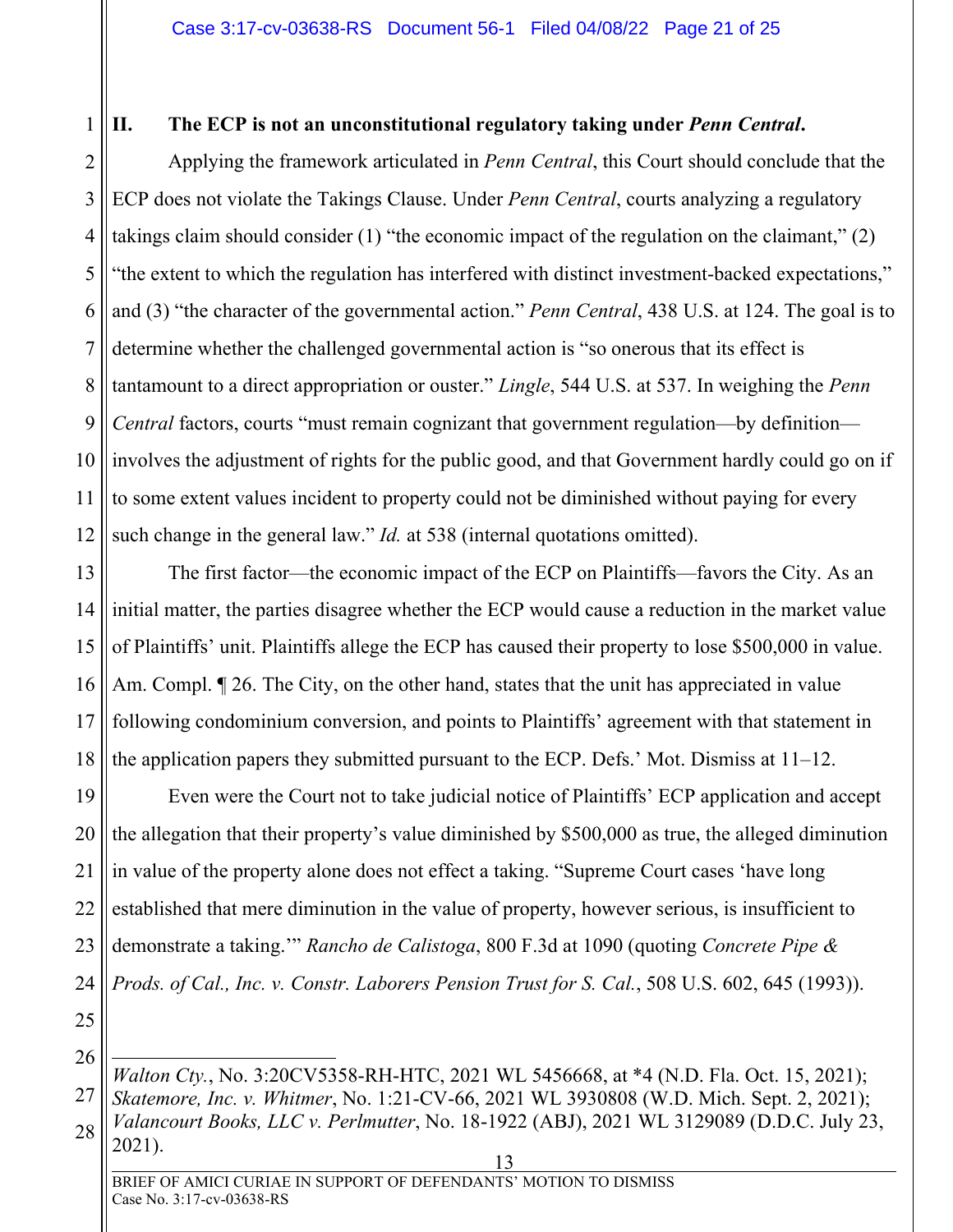<span id="page-27-4"></span><span id="page-27-1"></span><span id="page-27-0"></span>1 2 3 4 5 6 7 8 9 10 11 The Ninth Circuit has held that an 81% diminution in value "would not have been sufficient economic loss . . . to constitute a taking." *MHC Fin. Ltd. P'ship v. City of San Rafael*, 714 F.3d 1118, 1127 (9th Cir. 2013); *see also William C. Haas & Co. v. City & Cnty. of San Francisco, Cal.*, 605 F.2d 1117, 1120 (9th Cir. 1979) (diminution in value from \$2,000,000 to \$100,000 caused by zoning regulation insufficient to constitute a taking). Notably, Plaintiffs do not allege the ECP has deprived them of all beneficial economic use of their property. *See Lucas*, 505 U.S. at 1019. They still have the right to receive rent from their tenant and to evict their tenant for failure to pay them rent. Defs.' Mot. Dismiss at 8, 16. Nor do Plaintiffs allege their unit is no longer "sufficiently desirable" as a rental property "to permit [them] to sell the property to someone for that use." *Park Ave. Tower Assocs. v. City of New York*, 746 F.2d 135, 139 (2d Cir. 1984) (internal quotation omitted).

<span id="page-27-2"></span>12 13 14 15 16 17 18 19 20 21 22 23 24 The second *Penn Central* factor—the ECP's impact on Plaintiffs' investment-backed expectations—also weighs in the City's favor. These expectations are measured according to "reasonable probability, like expecting rent to be paid." *Rancho de Calistoga*, 800 F.3d at 1090. As discussed above, the ECP has not deprived Plaintiffs of the right to receive rent from their tenant, and Plaintiffs do not allege that the amount of rent is unreasonably low. *See Bldg. & Realty Inst.*, 2021 WL 4198332, at \*24 (restrictions on condominium conversion did not interfere with property owners' investment-backed expectations where owners "fail[ed] to allege that the[] changes made their properties entirely unprofitable"). When Plaintiffs decided to put their San Francisco apartment on the rental market, they "knowingly entered a highly regulated industry." *335-7 LLC*, 524 F. Supp. 3d at 333. "Simply put, when buying a piece of property, one cannot reasonably expect that property to be free of government regulation such as zoning, tax assessments, [rent control]," or condominium conversion procedures. *See Rancho de Calistoga*, 800 F.3d at 1091.

<span id="page-27-3"></span>25 26 27 28 Plaintiffs do not allege they would lose money on the sale of their unit, or that they would not have purchased the unit, or would not have agreed to pay the purchase price they did, had they known the ECP would issue four years later. Notable in this regard, Plaintiffs do not allege that they were unaware of the lifetime lease condition when they nevertheless decided to apply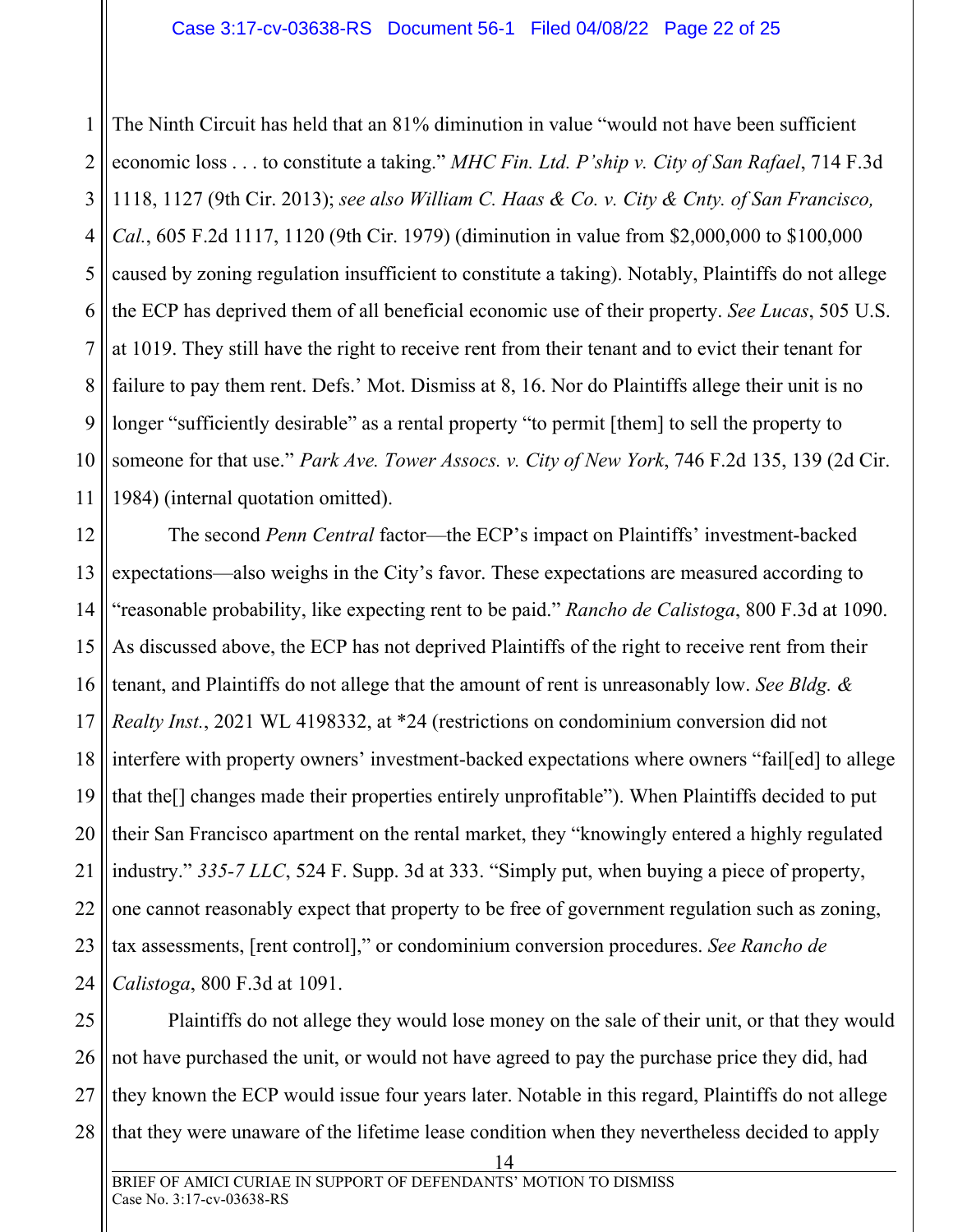1 2 3 4 5 6 7 8 9 for a condominium conversion. Nor, it may be added, did they choose to move into their unit prior to applying for condominium conversion. In any event, property owners "have no constitutional right to what [they] could have received in an unregulated market." *335-7 LLC*, 524 F. Supp. 3d at 333 (internal quotation omitted). "[D]isappointed expectations in that regard cannot be turned into a taking, nor can [property owners] transform a regulation into a taking by recharacterizing the diminution of the value of [their] property as an inability to obtain a favorable return on [their] investment." *William C. Haas & Co.*, 605 F.2d at 1121. The ECP has therefore not interfered with any investment-backed expectations Plaintiffs reasonably held at the time they put their property on the rental market.

<span id="page-28-3"></span><span id="page-28-1"></span>10 11 12 13 14 15 16 17 18 19 20 21 Third, the character of the City's action weighs against finding that it unconstitutionally took Plaintiffs' property. As a threshold matter, the ECP is a voluntary process. Plaintiffs chose to submit a condominium conversion application pursuant to the ECP. If the ECP rendered condominium conversion no longer attractive to them, financially or otherwise, they need not have commenced the condominium conversion process. Property owners have no constitutional right to convert a tenancy in common into a condominium-style form of ownership. *Hock Inv. Co. v. City & Cnty. of San Francisco*, 215 Cal. App. 3d 438, 446 (Cal. Ct. App. 1989), *reh'g denied and opinion modified* (Nov. 2, 1989). And it is well settled that a City may condition the receipt of a benefit—here, permitting the conversion of an interest in a tenancy in common into a condominium-style ownership interest—"upon the acceptance of certain conditions, so long as those conditions are reasonably related to the burden" on the owner. *Griswold v. City of Carlsbad*, 402 F. App'x 310, 311 (9th Cir. 2010).

<span id="page-28-2"></span><span id="page-28-0"></span>22 23 24 25 26 27 28 As discussed in Section I.A. above, local governments have a significant and longstanding interest in regulating the terms of agreements between landlords and tenants because of the tremendous societal damage that can result when renters lose their homes, particularly in large numbers. Considering the *Penn Central* factors together, the ECP does not amount to the "functional[] equivalent to the classic taking." *Lingle*, 544 U.S. at 539. It "instead merely affects property interests through some public program adjusting the benefits and burdens of economic life to promote the common good." *Id.* (internal quotation omitted).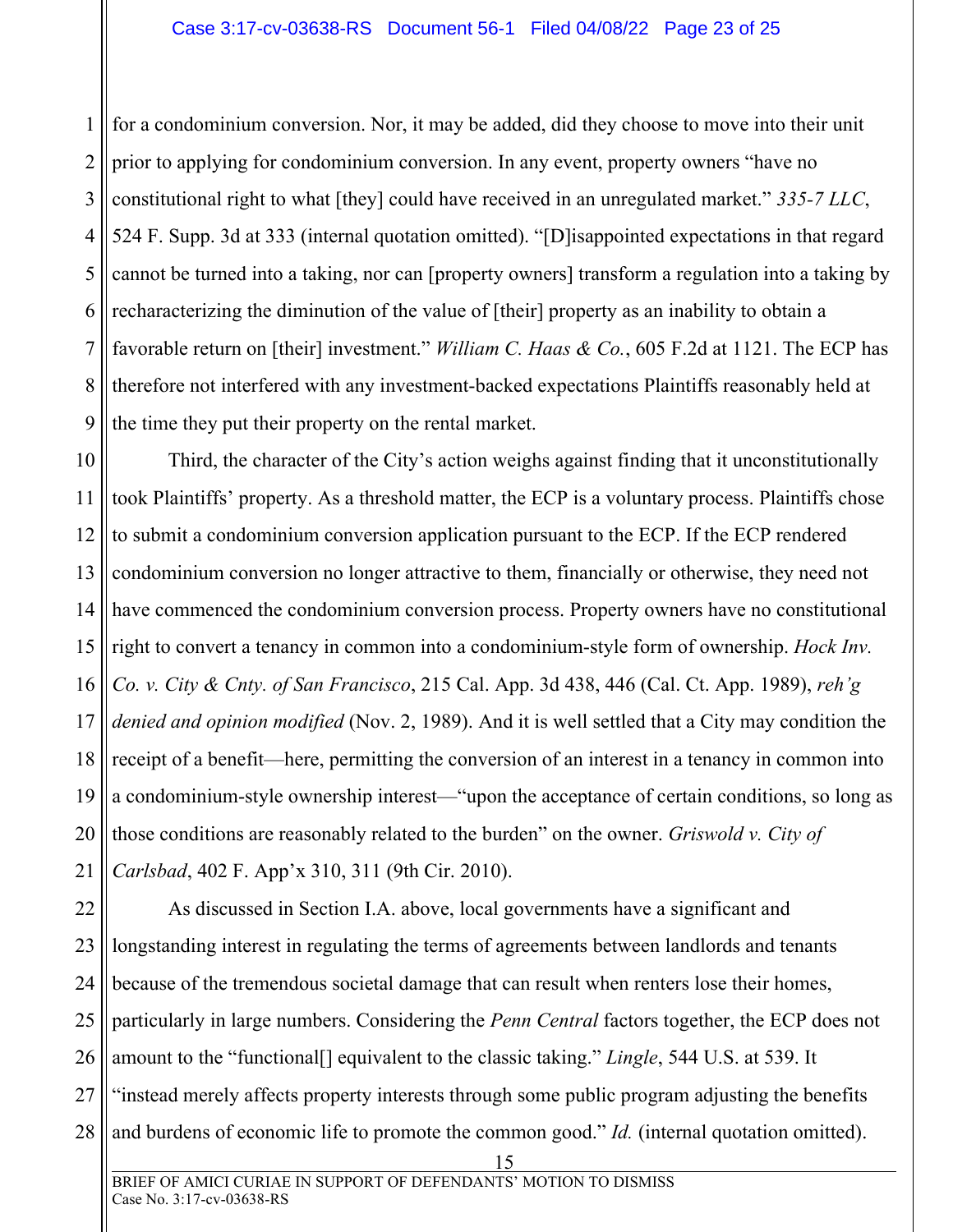#### <span id="page-29-0"></span>1 **III. The ECP is not an unconstitutional exaction.**

2 3 4 5 6 7 8 9 10 Because the ECP does not constitute a taking, Plaintiffs' claim that it places an unconstitutional condition (also called an exaction) on the ability to convert a tenancy in common into a condominium-style form of ownership must necessarily fail. Pursuant to the unconstitutional conditions line of cases, "a unit of government may not condition the approval of a land-use permit on the owner's relinquishment of a portion of his property unless there is a 'nexus' and 'rough proportionality' between the government's demand and the effects of the proposed land use." *Koontz v. St. Johns River Water Mgmt. Dist.*, 570 U.S. 595, 599 (2013). The doctrine developed to protect individual property owners from local governments' "extortionate demands" that go beyond "internaliz[ing] the negative externalities of their conduct." *Id.* at 605.

<span id="page-29-1"></span>11 12 13 14 15 16 17 18 19 20 21 22 The Court should reject Plaintiffs' exaction claim for the same reason it should reject their takings claim: because the condition that property owners applying to convert a tenancy in common into a condominium-style ownership offer a lifetime lease to tenants is not an unconstitutional taking. "A predicate for any unconstitutional conditions claim is that the government could not have constitutionally ordered the person asserting the claim to do what it attempted to pressure that person into doing." *Koontz*, 570 U.S. at 612; *see also Cedar Point*, 141 S. Ct. at 2079 (reaffirming that "the government may require property owners to cede a right of access as a condition of receiving certain benefits, without causing a taking"). The ECP's requirement of a lifetime lease offer is not an unconstitutional taking. *See supra* Sections I and II. Plaintiffs' exaction claim therefore fails at the outset. *See Ballinger*, 24 F.4th at 1300 (affirming dismissal of exaction claim where alleged exaction—payment of a relocation fee to tenants—was not a compensable taking).

<span id="page-29-2"></span>23 24 25 26 27 Plaintiffs' exactions claim fails for the additional reason that the ECP "represents the [City's] reasonable exercise of its police power." *Nollan v. Cal. Coastal Comm'n*, 483 U.S. 825, 861 (1987). As discussed above, cities have a significant interest in ensuring a stable supply of affordable housing and avoiding mass displacement of tenants. Especially where landlords are aware of the lifetime lease requirement and decide nonetheless to obtain the benefits of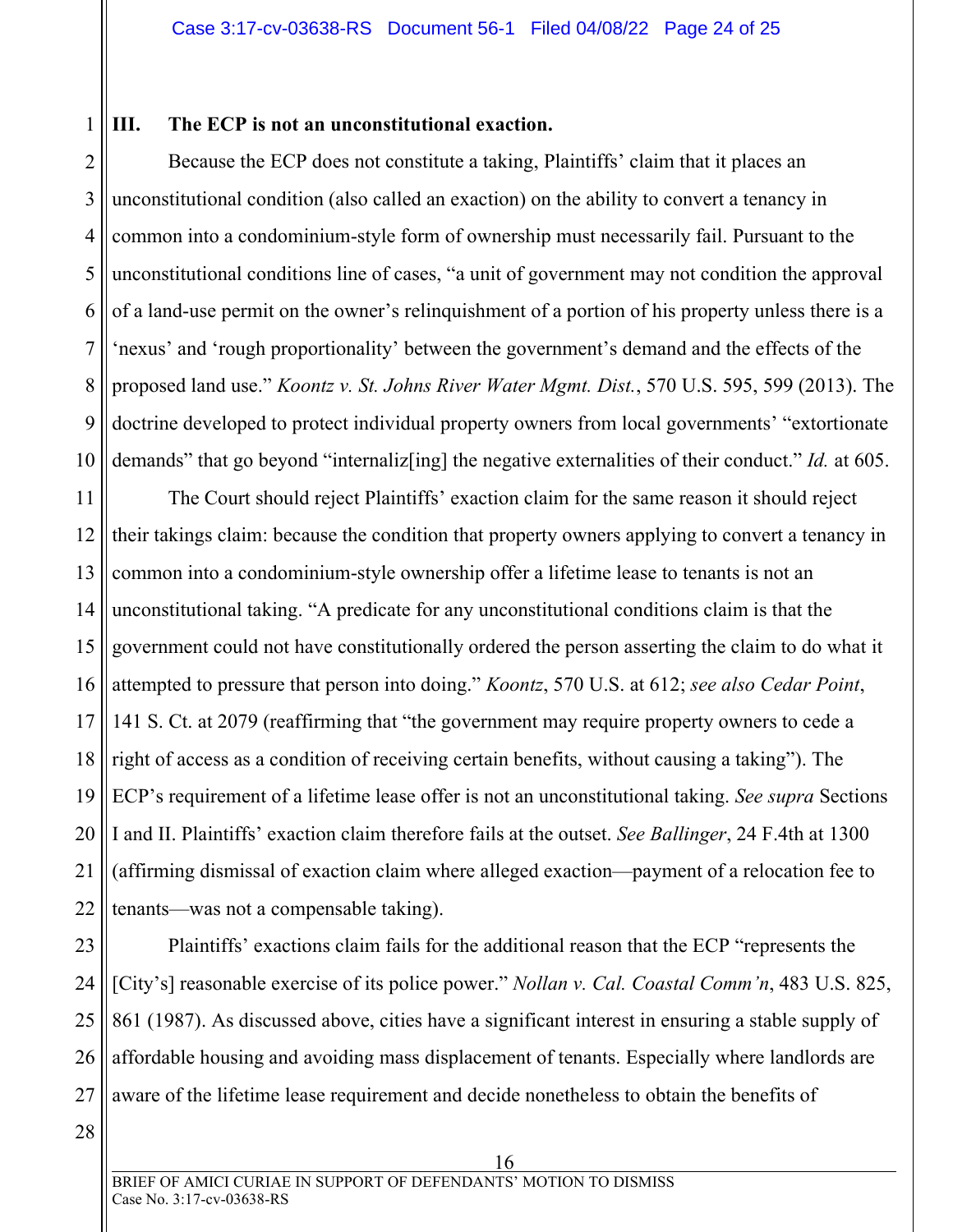<span id="page-30-1"></span><span id="page-30-0"></span>

|                | Case 3:17-cv-03638-RS  Document 56-1  Filed 04/08/22  Page 25 of 25                                                                                     |
|----------------|---------------------------------------------------------------------------------------------------------------------------------------------------------|
| $\overline{2}$ | condominium conversion, the ECP "can hardly be called a taking." <i>Id.</i> at 859 (quoting<br>Ruckelshaus v. Monsanto Co., 467 U.S. 986, 1007 (1984)). |
| 3              | <b>CONCLUSION</b>                                                                                                                                       |
| $\overline{4}$ | For the reasons stated above and in Defendants' filings, Amici urge this Court to grant                                                                 |
| 5              | Defendants' motion to dismiss.                                                                                                                          |
| 6              |                                                                                                                                                         |
| 7              | DATED: April 8, 2022<br>SHUTE, MIHALY & WEINBERGER LLP                                                                                                  |
| 8              |                                                                                                                                                         |
| 9              |                                                                                                                                                         |
| 10             | By:<br>/s/Matthew D. Zinn                                                                                                                               |
| 11             | <b>MATTHEW D. ZINN</b><br><b>GABRIEL M.B. ROSS</b>                                                                                                      |
| 12             |                                                                                                                                                         |
| 13             | Attorneys for [Proposed] Amici Curiae Eviction<br>Defense Collaborative et al                                                                           |
| 14             | DATED: April 8, 2022<br>DEMOCRACY FORWARD FOUNDATION                                                                                                    |
| 15             |                                                                                                                                                         |
| 16             |                                                                                                                                                         |
| 17             | By:<br>/s/ Rachel L. Fried                                                                                                                              |
| 18             | RACHEL L. FRIED                                                                                                                                         |
| 19             | Attorneys for [Proposed] Amici Curiae Eviction<br>Defense Collaborative et al                                                                           |
| 20             |                                                                                                                                                         |
| 21             | I hereby attest that I have on file all holographic signatures corresponding to any                                                                     |
| 22             | signatures indicated by a conformed signature $( S\rangle)$ within this e-filed document.                                                               |
| 23             |                                                                                                                                                         |
| 24             |                                                                                                                                                         |
| 25             | By:<br>/s/Matthew D. Zinn                                                                                                                               |
| 26             | <b>MATTHEW D. ZINN</b>                                                                                                                                  |
| 27             |                                                                                                                                                         |
| 28             |                                                                                                                                                         |
|                |                                                                                                                                                         |
|                | BRIEF OF AMICI CURIAE IN SUPPORT OF DEFENDANTS' MOTION TO DISMISS<br>Case No. 3:17-cv-03638-RS                                                          |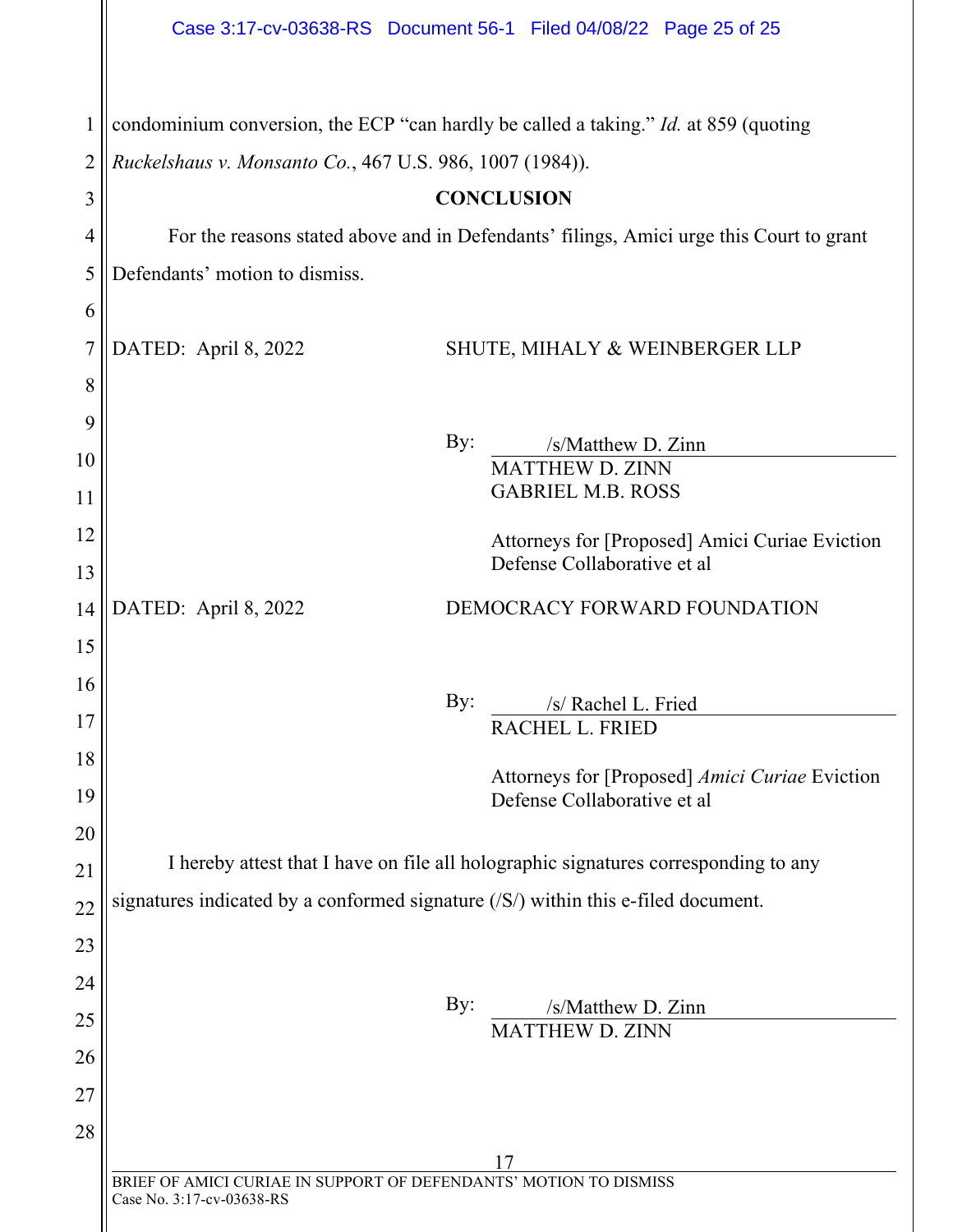|                                  |                                                                                                                                                                                                                                                                                                                                                                                                                                                                                                                        | Case 3:17-cv-03638-RS  Document 56-2  Filed 04/08/22  Page 1 of 2  |  |
|----------------------------------|------------------------------------------------------------------------------------------------------------------------------------------------------------------------------------------------------------------------------------------------------------------------------------------------------------------------------------------------------------------------------------------------------------------------------------------------------------------------------------------------------------------------|--------------------------------------------------------------------|--|
| 2<br>3<br>4<br>5<br>8<br>9<br>10 | RACHEL L. FRIED<br>(pro hac vice pending)<br>Democracy Forward Foundation<br>P.O. Box 34553<br>Washington, DC 20043<br>Telephone: (202) 448-9090<br>rfried@democracyforward.org<br>MATTHEW D. ZINN (State Bar No. 214587)<br>GABRIEL M.B. ROSS (State Bar No. 224528)<br>SHUTE, MIHALY & WEINBERGER LLP<br>396 Hayes Street<br>San Francisco, CA 94102<br>Telephone: (415) 552-7272<br>Zinn@smwlaw.com<br>$\text{Ross}(\overline{a}$ smwlaw.com<br>Attorneys for Amici Curiae Eviction Defense<br>Collaborative et al. |                                                                    |  |
| 11                               | UNITED STATES DISTRICT COURT                                                                                                                                                                                                                                                                                                                                                                                                                                                                                           |                                                                    |  |
| 12                               |                                                                                                                                                                                                                                                                                                                                                                                                                                                                                                                        | NORTHERN DISTRICT OF CALIFORNIA, SAN FRANCISCO DIVISION            |  |
| 13                               |                                                                                                                                                                                                                                                                                                                                                                                                                                                                                                                        |                                                                    |  |
| 14                               | PEYMAN PAKDEL and SIMA                                                                                                                                                                                                                                                                                                                                                                                                                                                                                                 | Case No. 3:17-cv-03638-RS                                          |  |
| 15                               | CHEGINI,                                                                                                                                                                                                                                                                                                                                                                                                                                                                                                               | [PROPOSED] ORDER GRANTING                                          |  |
| 16                               | Plaintiffs,                                                                                                                                                                                                                                                                                                                                                                                                                                                                                                            | <b>MOTION FOR LEAVE TO FILE</b><br><b>BRIEF AS AMICI CURIAE IN</b> |  |
| 17                               | v.                                                                                                                                                                                                                                                                                                                                                                                                                                                                                                                     | <b>SUPPORT OF DEFENDANTS'</b><br><b>MOTION TO DISMISS</b>          |  |
| 18                               | CITY AND COUNTY OF SAN<br>FRANCISCO et al,                                                                                                                                                                                                                                                                                                                                                                                                                                                                             | Hon. Richard Seeborg                                               |  |
| 19                               | Defendants.                                                                                                                                                                                                                                                                                                                                                                                                                                                                                                            |                                                                    |  |
| 20                               |                                                                                                                                                                                                                                                                                                                                                                                                                                                                                                                        |                                                                    |  |
| 21                               |                                                                                                                                                                                                                                                                                                                                                                                                                                                                                                                        |                                                                    |  |
| 22                               |                                                                                                                                                                                                                                                                                                                                                                                                                                                                                                                        |                                                                    |  |
| 23                               |                                                                                                                                                                                                                                                                                                                                                                                                                                                                                                                        |                                                                    |  |
| 24                               |                                                                                                                                                                                                                                                                                                                                                                                                                                                                                                                        |                                                                    |  |
| 25                               |                                                                                                                                                                                                                                                                                                                                                                                                                                                                                                                        |                                                                    |  |
| 26                               |                                                                                                                                                                                                                                                                                                                                                                                                                                                                                                                        |                                                                    |  |
| 27                               |                                                                                                                                                                                                                                                                                                                                                                                                                                                                                                                        |                                                                    |  |
| 28                               |                                                                                                                                                                                                                                                                                                                                                                                                                                                                                                                        |                                                                    |  |
|                                  | [PROPOSED] ORDER GRANTING MOTION FOR LEAVE TO FILE BRIEF AS AMICI CURIAE<br>Case No. 3:17-cv-03638-RS                                                                                                                                                                                                                                                                                                                                                                                                                  |                                                                    |  |